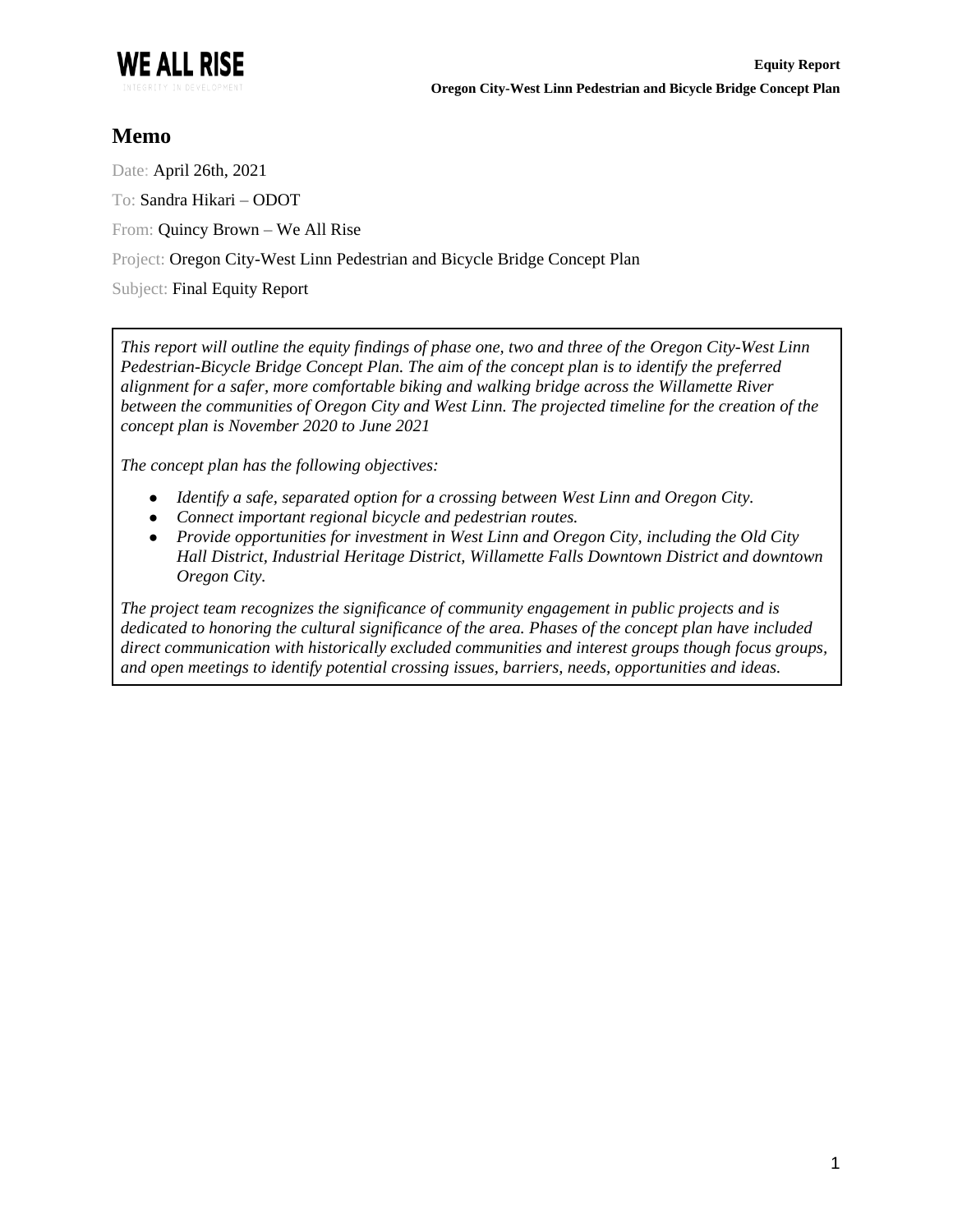

# **Table of Contents**

| <b>Section 1: Introduction and Methodology</b>                                                                                                            | 4                        |                     |
|-----------------------------------------------------------------------------------------------------------------------------------------------------------|--------------------------|---------------------|
| Social Equity Engagement Framework                                                                                                                        | 4                        |                     |
| Benefit-Burden Analysis                                                                                                                                   | 4                        |                     |
| Outcome Equity and Process Equity<br>Equity Consultants: Role and Responsibilities<br>A Systems Approach to Equity<br><b>Equity Visionalization Nexus</b> | 5<br>5<br>6              |                     |
|                                                                                                                                                           |                          | 7                   |
|                                                                                                                                                           |                          | Demographic Mapping |
|                                                                                                                                                           | <b>Course Correction</b> | 9                   |
| <b>Section 2: Towards A Social Equity Framework in Active Transportation Projects</b>                                                                     | 9                        |                     |
| Equity                                                                                                                                                    | 9                        |                     |
| Storytelling and Cultural Connections                                                                                                                     | 10                       |                     |
| Representation, Inclusion, and Accessibility                                                                                                              | 10                       |                     |
| <b>Environmental Health</b>                                                                                                                               | 11                       |                     |
| Human Health                                                                                                                                              | 11                       |                     |
| <b>Community Engagement</b>                                                                                                                               | 11                       |                     |
| <b>Historical Preservation</b>                                                                                                                            | 11                       |                     |
| <b>Cultural Preservation</b>                                                                                                                              | 12                       |                     |
| <b>Modern Transportation Systems</b>                                                                                                                      | 12                       |                     |
| <b>Transportation Demand Management</b>                                                                                                                   | 12                       |                     |
| <b>Regional Connectivity</b>                                                                                                                              | 12                       |                     |
| <b>Transportation Safety</b>                                                                                                                              | 13                       |                     |
| User Experience                                                                                                                                           | 13                       |                     |
| Planning and Environmental Linkage                                                                                                                        | 13                       |                     |
| Sustainable and Reliable Funding Sources                                                                                                                  | 13                       |                     |
| Multi-Agency Project Coordination                                                                                                                         | 14                       |                     |
| Equitable Economic Development                                                                                                                            | 14                       |                     |
| <b>Grant Opportunities</b>                                                                                                                                | 14                       |                     |
| Section 3: Observations, Recommendations, and Course Correcting: Concepts to Consider                                                                     | 15                       |                     |
| Equity                                                                                                                                                    | 15                       |                     |
| Inclusionary and Culturally Relevant Design                                                                                                               | 15                       |                     |
| Recommendation:                                                                                                                                           | 16                       |                     |
| Diverse Representation                                                                                                                                    | 16                       |                     |
| Recommendation:                                                                                                                                           | 17                       |                     |
| Data Sharing                                                                                                                                              | 17                       |                     |
| Recommendation:                                                                                                                                           | 18                       |                     |
| <b>Modern Transportation</b>                                                                                                                              | 18                       |                     |
| Recommendation:                                                                                                                                           | 19                       |                     |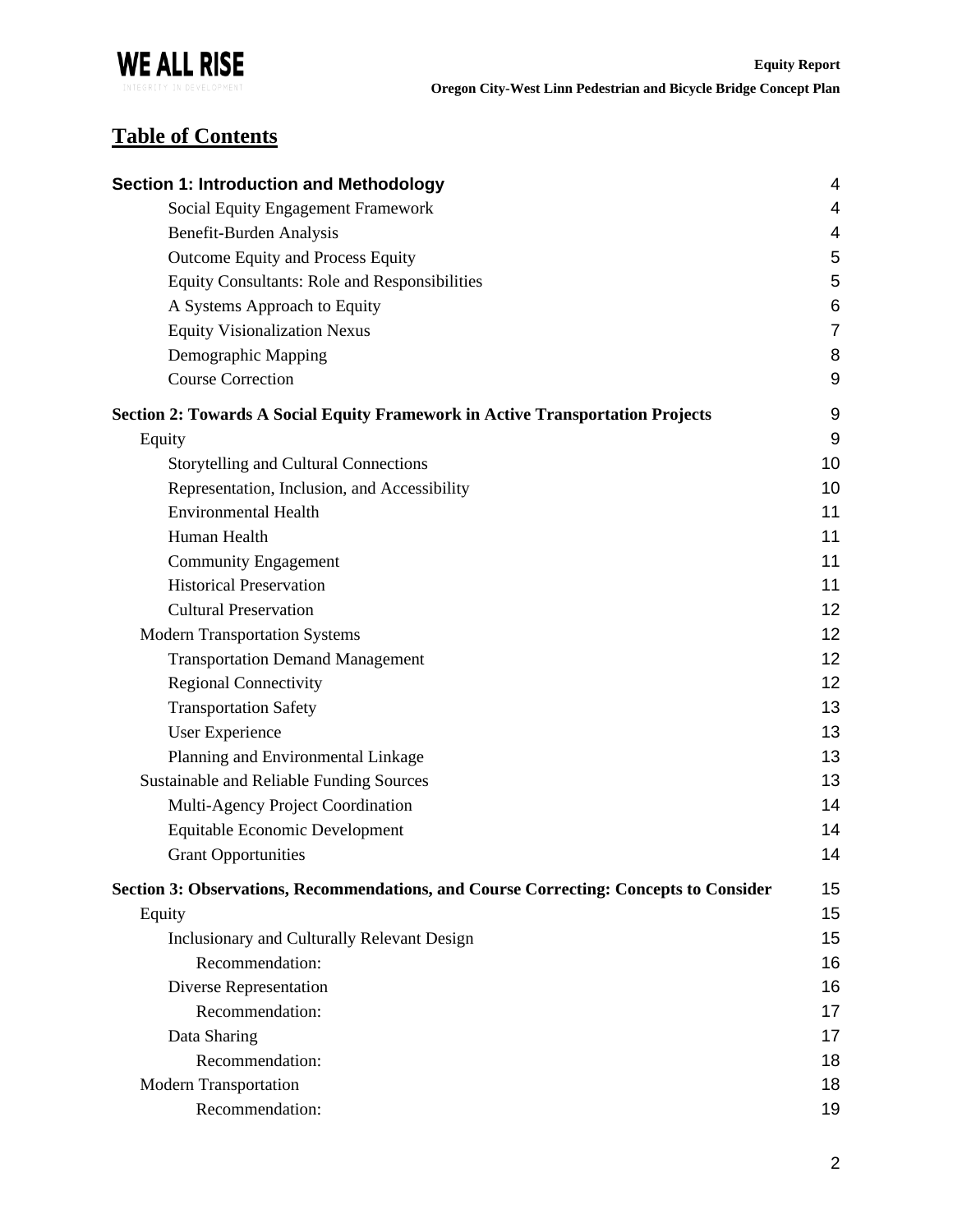

| Sustainable and Reliable Funding Sources                               | 19 |
|------------------------------------------------------------------------|----|
| Recommendation:                                                        | 20 |
| Section 4: Key Improvements, Highlighted Work, and Future Applications | 20 |
| Key Improvements                                                       | 21 |
| Focus Groups                                                           | 21 |
| Highlighted Work                                                       | 22 |
| Environmental Linkage                                                  | 22 |
| Materials and Notification                                             | 22 |
| <b>Future Applications</b>                                             | 22 |
| <b>Stakeholder Mapping and Course Correcting</b>                       | 22 |
| DEIA, Equity Visualization Nexus, and the Equity Consultant            | 23 |
| <b>Towards a Social Equity Framework</b>                               | 23 |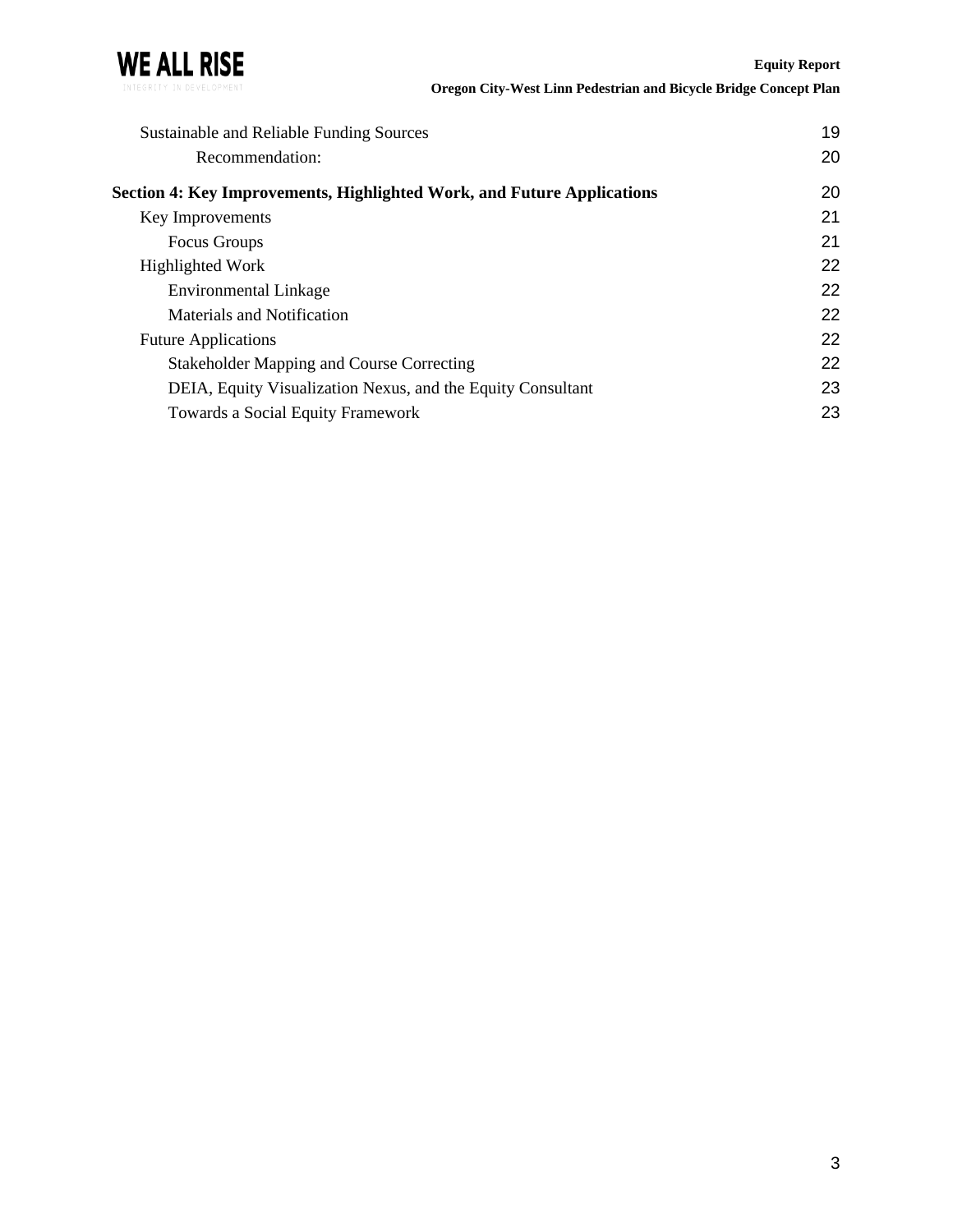

# <span id="page-3-0"></span>**Section 1: Introduction and Methodology**

The Oregon Department of Transportation's 2021-2023 Strategic Plan outlines three strategic priorities: Equity, Modern Transportation Systems, and Sufficient and Reliable Funding. While aspects of this project undoubtable incorporate elements of the other strategic priorities, this project has placed heavy emphasis on the equity priority. This is particularly observable in the dedication to engaging the community in order to develop a Oregon Department of Transportation (ODOT) Social Equity Engagement Framework. ODOT has committed themselves to implementing a social equity engagement framework on ten ODOT projects throughout the state in 2021 and to adjust frameworks to enable agency-wide scaling; this project is the first of the ten implementing social equity engagement frameworks.

## <span id="page-3-1"></span>*Social Equity Engagement Framework*

A social equity framework is a frame of reference that can be used to ensure just and fair inclusion in society where all are able to participate, prosper and reach their full potential. Within the context of planning, particularly transportation planning, social equity frameworks identify and actively mitigate the disproportionate burden that has been placed on historically marginalized communities by engaging with communities. A social equity engagement frame recognizes that prioritizing social equity also means prioritizing community and stakeholder engagement in which communities and community voices in planning projects are both actively involved and empowered through engagement. A social equity engagement framework emphasizes community outreach as a central component of better transportation planning, and incorporates and "course corrects" the project in response to the gathered data.

A comprehensive Social Equity Framework is critical to equitable transportation planning. Historically, transportation planning, like many other forms of public planning, has played a role in perpetuating inequity through exclusion, disinvestment and disproportionate burdening; a social equity engagement framework can be used to ensure that this does not continue. Alongside a comprehensive Social Equity Engagement Framework, tools such as an equity visualization nexuses, behavioral analysis principles, behavioral economics principles, incorporation of environmental justice, and benefits and burdens analysis, historic and contemporary inequity can be eliminated from the systematic processes of transportation planning.

#### <span id="page-3-2"></span>*Benefit-Burden Analysis*

As mentioned above, benefit-burden analysis can be a critical tool in evaluating equity of social, financial and environmental burdens in a project. The application of benefit-cost analysis within transportation projects to understand the economic advantages and disadvantages (safety cost, maintenance cost, monetizing of travel time) within public transit projects is not a new concept; however, this basealternative comparison can also be used to evaluate equity within transportation projects. By applying the process of benefits-cost analysis within a transportation project, we can evaluate the negative and positive externalities for a public transportation project. It is important to utilize a Social Equity Framework when creating the process, methodology, and data aggregation in a benefit-cost analysis. Externalities such as environmental pollution, noise pollution, capacity strain, cultural incompatibility, emotional, physical or psychological safety, disproportionate financial strain, and many more can be identified and weighed. In this process, the positive and negative effects of the project alternatives on surrounding communities can be weighted and compared.

The benefits-burdens analysis evaluates who would be affected and how, evaluates if the distribution of benefits or burdens would disproportionately affect a particular group of stakeholders (particularly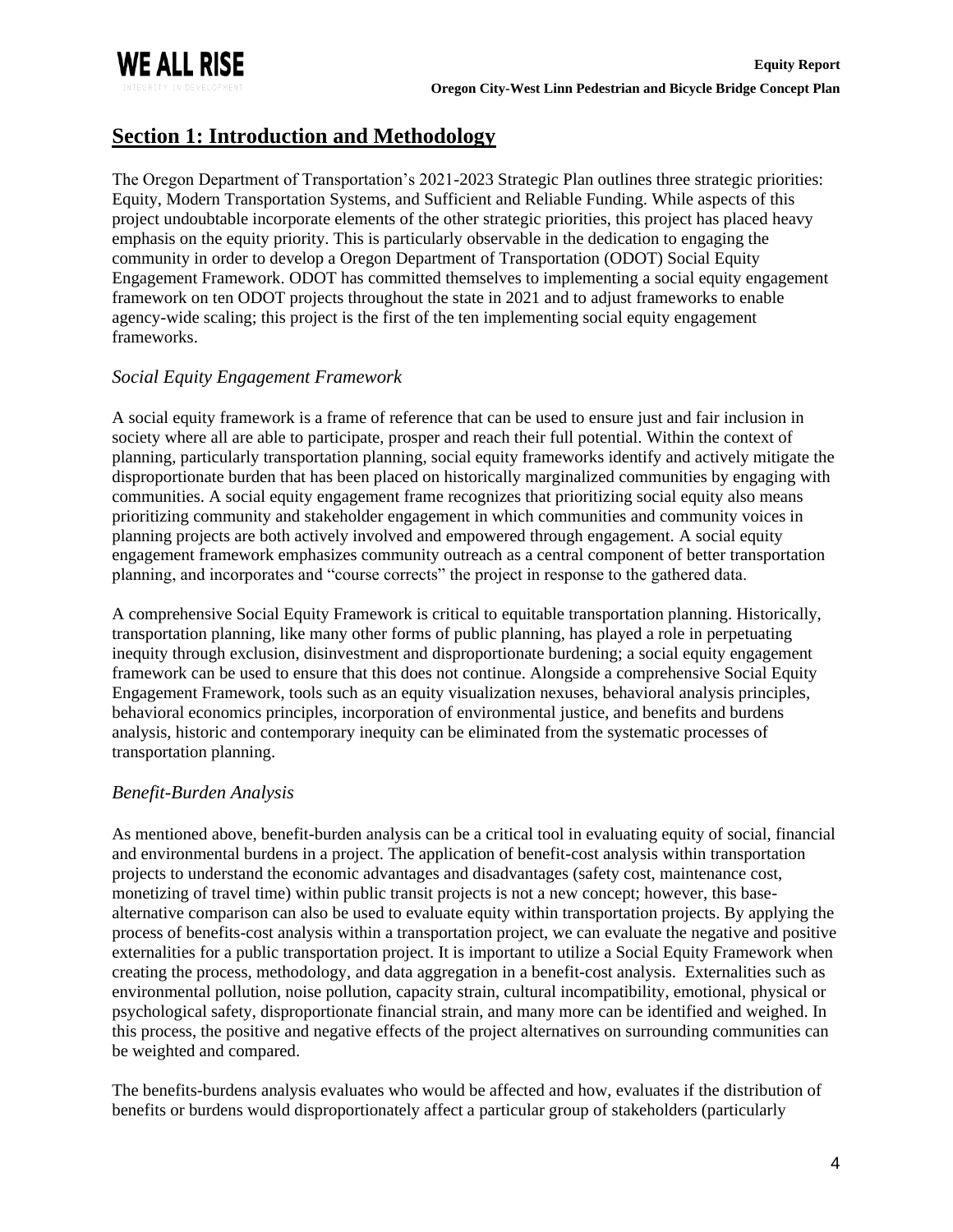

historically marginalized communities), and anticipates other inequity externalities before alternatives get elevated to the next level of consideration. By engaging in the benefit-burden analysis in project development, the burden (cost metric when evaluating equity) is baked into the process just like economic and environmental cost. In order to gather data to do this level of analysis, significant and meaningful community engagement and empowerment is needed and the Social Equity Engagement Framework ensures this. Equity is multifaceted, complex and intersectional but the use of a Social Equity Engagement Framework to do benefit-burden analysis provides a way to engage communities in a way that centers equity throughout transportation processes.

## <span id="page-4-0"></span>*Outcome Equity and Process Equity*

Equity cannot simply be an end outcome of planning projects, but must be maintained throughout the entire process. When it comes to equity, the means do not justify the end, and if the processes in which equity is reached at the end of the project are not equitable, the end result is not ultimately equitable; this can be defined as Outcome Equity vs. Process Equity. Outcome Equity refers to the end result of the project. Outcome Equity is determined by evaluating the equity of the completed planning product. Process Equity on the other hand refers to the entire process that led up to the completion of the planning project. Process Equity includes equity in a series of components such as but is not limited to procurement, contracting, environmental justice, decision making processes and engagement. If the processes that were used throughout the project were not equitable, the end result cannot be equitable and this is particularly true within community engagement.

As highlighted in the Social Equity Engagement Plan, a key component of equity is community engagement. In order for community engagement to be done with integrity, not only do diverse crosssection of the community and key stakeholders need to be engaged, but the community must be provided with accurate, digestible, and clear information regarding the project, the decisions being made, and the options available. When informing stakeholders and communities about the project, relying on highly technical or project specific language does not allow communities to make informed decisions. Ensuring community comprehension and accessibility of information regarding the project is a key and preliminary step in community engagement. This can include distribution of materials in a variety of forms (i.e. via the project website, paper pamphlets, reader accessible versions), in addition to a variety of languages tailored to the community outreach is focused on. If large sections of the community were either not engaged or engagement was not accessible due to technical language, vague descriptions, language barriers, inaccessible due to disability, financial constraints (regarding digital materials specifically), or inadequate project information, engagement was not done equitably therefore the project outcome cannot be considered truly equitable. The equity of methodology is equally important as the equity of the final product.

#### <span id="page-4-1"></span>*Equity Consultants: Role and Responsibilities*

The process of achieving equity does not occur in a void. In other words, it is impossible to isolate equity into a separate discipline and it is not an end in itself. Instead, equity is a lens through which professionals can envision more inclusive planning and infrastructure. Equity consultants must therefore have a broad understanding of the projects and industries they consult for. If this is not the case, recommendations and interventions made in the name of equity are unlikely to hold any water. In this project, for example, it is critical to understand how engineering concepts such as grade impact accessibility for disabled individuals, thereby potentially engendering a less equitable design. Equity consultants must also be able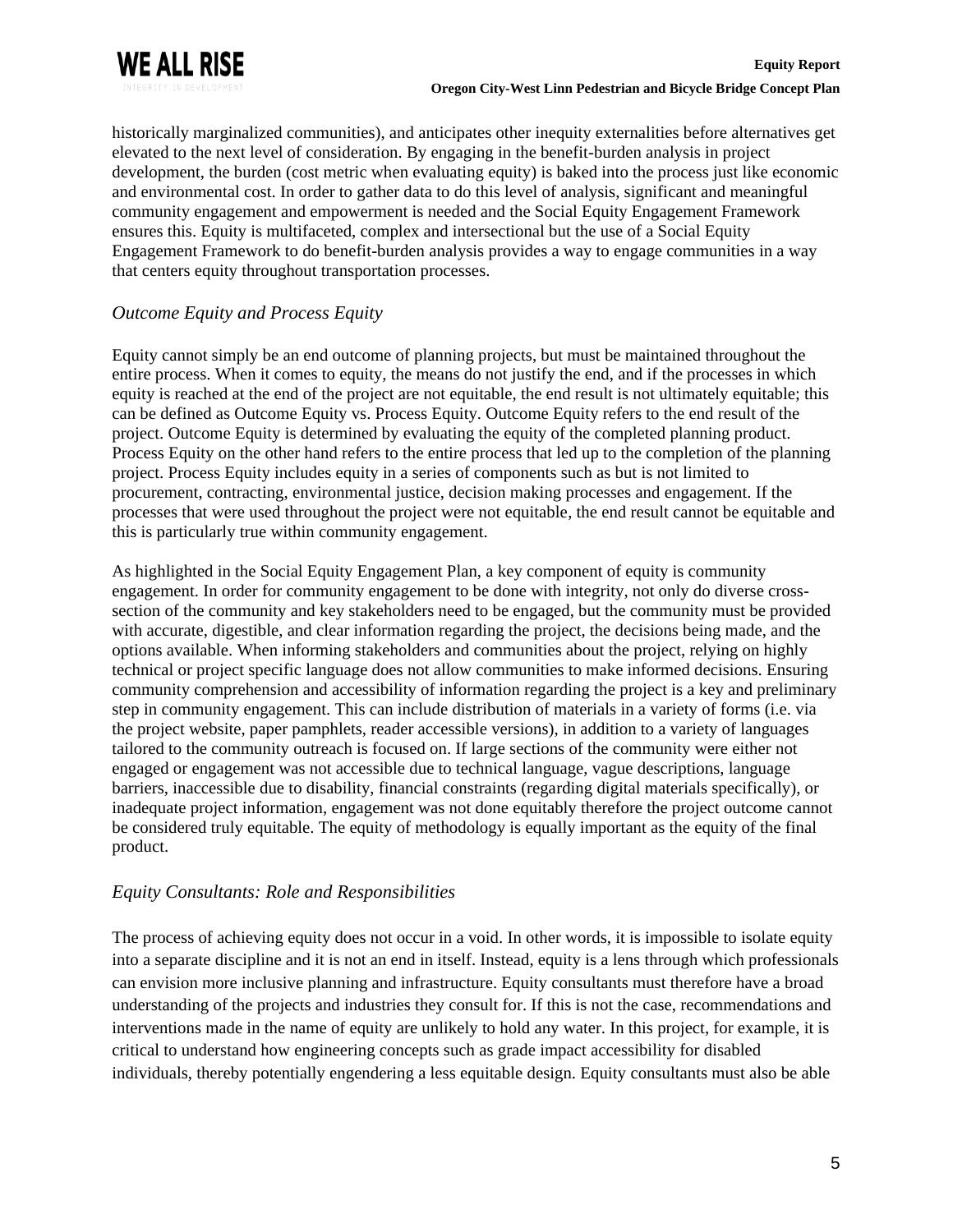

to translate project-specific vocabulary into layman's terms to ensure a more equitable outreach process, a task that also requires extensive knowledge of the field in question.

In the context of this project, it is essential that equity consultants grasp the range of legal and sociocultural factors that impact or contribute to process and outcome equity. In particular, consultants must be skilled planners and project managers. This includes having knowledge of the technical, programmatic, and community-oriented aspects of project planning in order that equity consultants may correctly evaluate the process and provide realistic recommendations relevant to each of the project's components. Equity consultants must also have a thorough grasp of the laws that govern the project. These include foundational legal frameworks such as the National Environmental Policy Act (NEPA), Title VI (prohibits discimination in programs receiving federal funds on the basis of race, color, or national origin), and Title VII (prohibits employment discrimination based on race, color, religion, sex and national origin) as well as other civil, historical, and environmental protections applicable to this project. For example, it is important to note the Tribal ceremonial fishing rights at Willamette Falls as these cannot be impeded by the new bridge's construction.

As indicated by the laws that help guide the equity consultant's work, equity extends far beyond racial equity. While the bridge needs to reflect the needs of and uplift racially diverse community members, it also needs to be physically accessible and support economic development and access for individuals from different economic backgrounds. Upholding social equity is a holistic practice, and every effort should be made to carry out a process and design a bridge that provides the most benefits for the greatest number of people. To ensure all relevant stakeholders are given the opportunity to contribute to the project, equity consultants are responsible for researching and identifying all community groups, and especially traditionally underserved communities, in the area to avoid misrepresenting the community's voice.

## <span id="page-5-0"></span>*A Systems Approach to Equity*

There are a number of theories and concepts that ground the work in equitable processes and outcomes, support the engagement and attention to stakeholders' contributions and concerns, and facilitate the project team's ability to course correct and design a process that achieves a net positive outcome. These include behavioral economics, complex systems analysis, and environmental analysis.

Behavioral economics is the study of psychology as it relates to decision-making processes, and provides a lens through which one can analyze irrational behavior. Essentially, individuals cannot provide a rationale, or logical, response when they lack sufficient information. They are instead more likely to waver and provide inconsistent or emotionally-charged feedback. Public choice represents a range of informational inputs, and individuals are more likely to voice support for a project when they are privy to critical information. This is especially important with regards to an active transportation bridge, which is likely to garner a fair amount of negative feedback given car dependence. When stakeholders are presented with data representing the economic, public health-related, and traffic impacts of a project, they are more likely to develop a consistent opinion and ultimately provide consent as their feedback is integrated into the project. This allows for a more secure investment in high-value infrastructure. In short, the application of behavioral economics necessitates thorough community outreach and engagement to guarantee the advancement of a project with broad public support.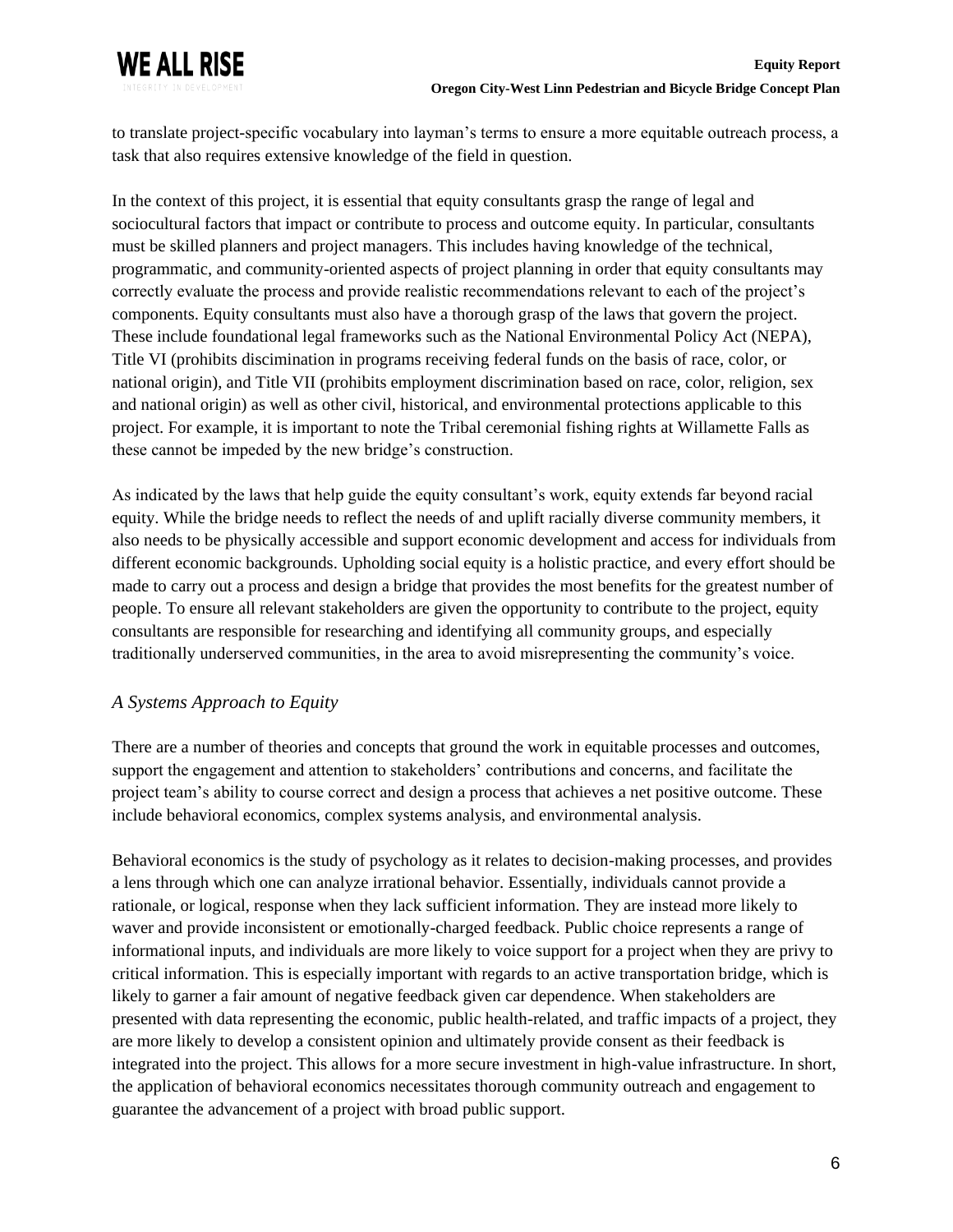

Complex system analysis amounts to a recognition of transportation systems' inherent complexity; there are a multitude of interconnected parts that cannot be considered in isolation. Within this project's scope, a complex systems approach encourages the project team to zoom out to the regional level to understand how the bridge fits into existing transportation networks. In regards to outcome equity, the complex systems approach is important because it informs the potential usage of the bridge by different demographic groups, many of whom will not use a bike bridge if it does not connect to other designated bike paths.

Environmental analysis, largely shaped by the National Environmental Policy act (NEPA) of 1969, seeks to understand and mitigate the impacts of transportation projects on communities and the natural and cultural resources in the vicinity. This framework requires an assessment of a project's potential impacts on the environment and local communities. It is important, for example, to select an alignment that doesn't have a negative impact on river flow or the Willamette Falls.

Behavioral economics, complex system analysis, and environmental analysis are useful on their own for transportation planners, yet they must be accompanied by a constructive community engagement process informed by their application.

### <span id="page-6-0"></span>*Equity Visionalization Nexus*

An equity visualization nexus is a tool that practitioners use to understand the multitude of levels that make up a single issue or conflict. When equity practitioners use a visualization nexus, it can help identify a tangible process to interview, code, and recommend future actions. Diversity, Equity, Inclusion, and Accessibility (DEIA) refer to the nexus of language used to empower underrepresented communities and provide funding, resources, and time for programs related to empowerment. When looking at a conflict, issue or problem, it is important to first understand the nexus of language that is utilized to empower and then create a nexus that positions the specific work. Diversity refers to the people who define a community. Equity refers to the conditions that make life just for all community members. Inclusion refers to the vibrancy of the community when nobody is excluded from public life. Accessibility refers to the ability of all community members to take advantage of diverse opportunities. Bringing these ideas together helps ensure empowerment of individuals protected under Title VI.

While DEIA provides a great starting point, it's important that DEIA practitioners further contextualize their work into an Equity Visualization Nexus. This takes DEIA principles and helps visualize them within the context of a program, project, or an audit. Below is an explanation of project needs which create a nexus framework that informs the creation of our recommendations and overall methodology.

● **Address Historic Arch Bridge deficiencies for people walking, biking, and rolling**–The historic Arch Bridge lacks facilities for people biking and presents issues related to the Americans with Disabilities Act of 1990 (ADA) due to grade (approximately 6 percent) issues and substandard sidewalk widths.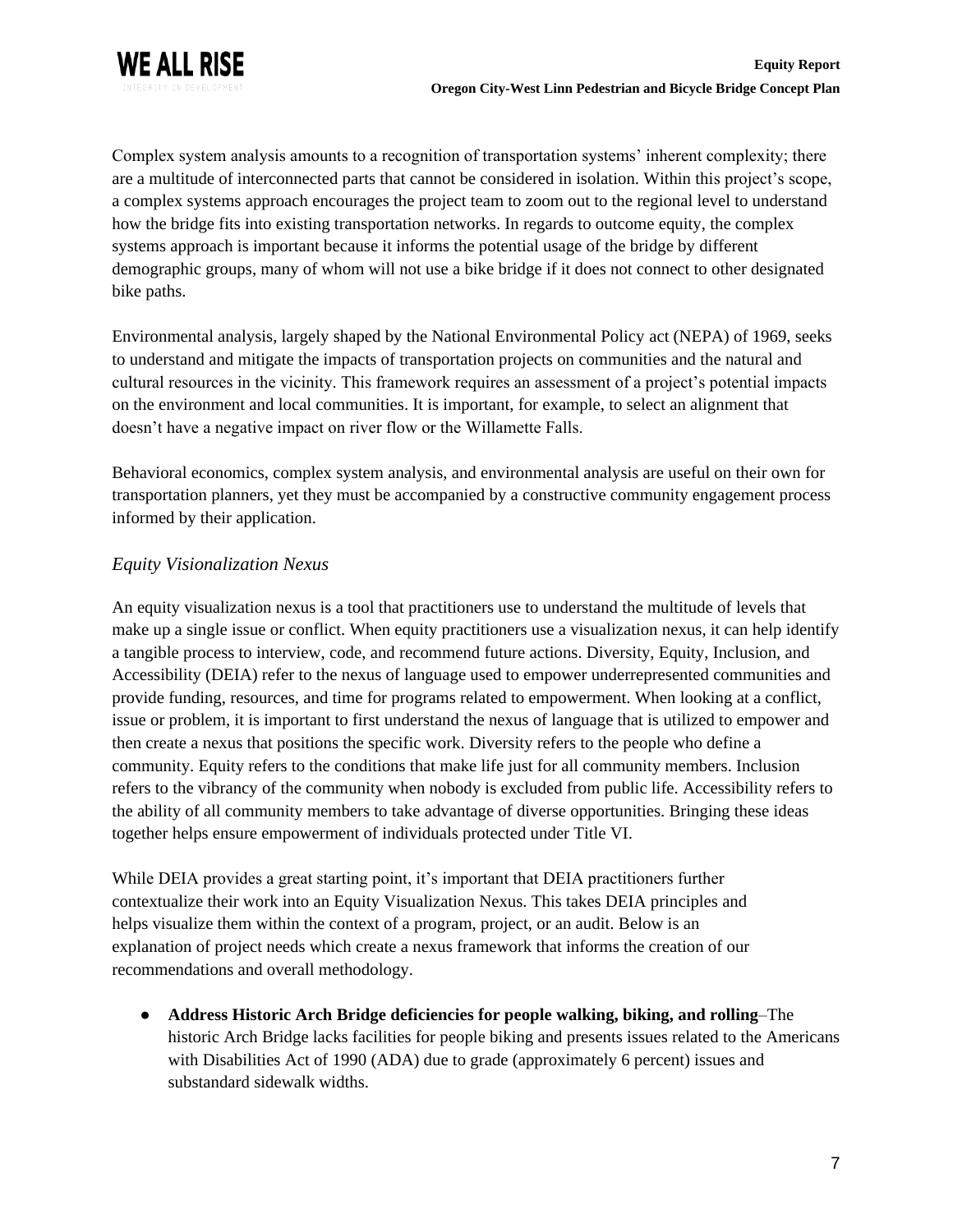

- **Identify a new low-stress, comfortable, and designated connection across the Willamette River to increase experience for people walking, biking, and rolling–**A new low-stress connection between Oregon City and West Linn will provide a key linkage within the southeastern portion of the Portland metropolitan area and will be accessible for all ages and abilities.
- **Connect existing and planned walking, biking, and rolling networks–**A new connection for people walking, biking, and rolling across the Willamette River will connect the existing and planned regionally significant active transportation routes on the east (I-205 multi use path, Willamette Terrace, Riverwalk) and west (Willamette Falls Drive and OR 43 cycle tracks) sides of the Willamette River. A new connection will also increase access to existing destinations and the future Riverwalk as part of the Willamette Falls Legacy Project.
- **Enhance accessibility and cultural experience of the Historic Willamette Falls–** A connection for people walking and biking will provide new access and the opportunity to experience and visually imagine the historic significance of the river, falls, and adjacent lands. Special attention will be given to the indigenous connections to the land, honoring active approaches to transportation across the river, and acknowledging traditional ways of movement across waterways.
- **Create opportunities for economic and community development –** An adopted connection for people walking and biking provides certainty and may facilitate investment opportunities in the Old City Hall District, Industrial Heritage District, Willamette Falls Legacy Project, and downtown Oregon City.
- **Mitigate environmental externalities –** A bridge designated for people walking, biking, and rolling will serve as an unprecedented opportunity for transportation mode shifts, lowering local and regional carbon footprints. There will be opportunities to use the bridge as a hub for critical air and water quality measurements, while its physical design will adhere strictly to standards that negate localized environmental externalities and do not inflict harm on the river or nearby communities.

## <span id="page-7-0"></span>*Demographic Mapping*

Demographic Mapping is the process of identifying and uplifting historically underserved community members. It can be challenging to adequately engage with stakeholders protected by federal law. Many of these stakeholder groups deal with logistical challenges which make it hard for them to volunteer, attend public meetings, take surveys, and participate in planning initiatives. For this, it is important to find innovative ways of inviting these communities into the process. The 2018 American Community Survey (ACS) data at the block group level was analyzed to identify areas with high numbers of residents who historically face transportation barriers and environmental justice communities that have been traditionally underserved. It is important to understand the density of underserved communities in a given site area and create meaningful engagement strategies to authentically involve and co-create with them. When understanding which communities are within a given site area, engagement can be tailored to specific stakeholder needs. For example, if a mapping activity found that 20 percent of the population in a given site area spoke Spanish as their first language, conducting engagement in Spanish would ensure that this particular stakeholder group had access to the project.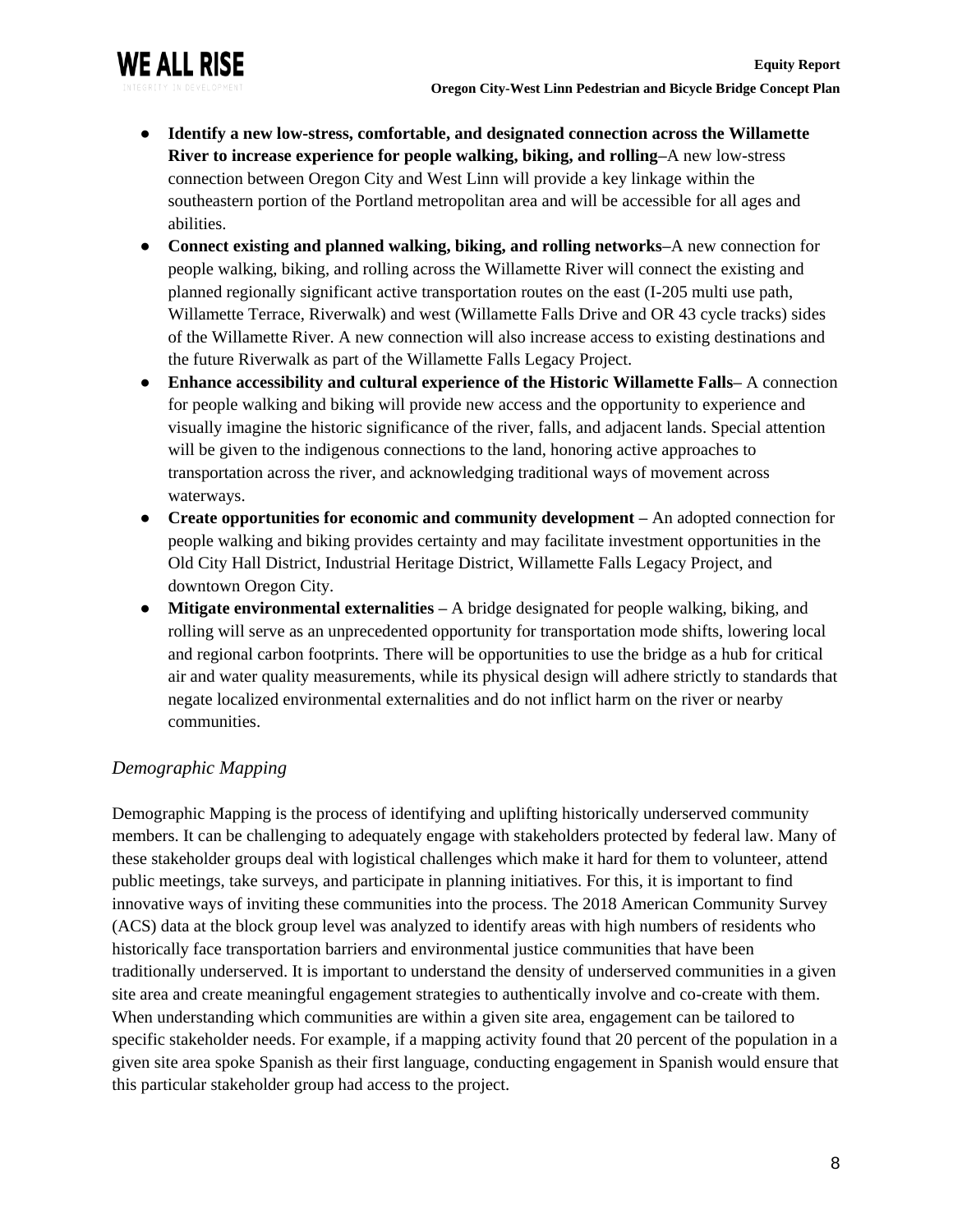

## <span id="page-8-0"></span>*Course Correction*

When designing public outreach processes and incorporating public feedback in project design, there is no silver bullet. It is precisely for this reason that public engagement is so important. When planning public infrastructure projects, project teams cannot know how the local community will be impacted or whether they will support the project. Project teams must be ready to challenge their assumptions and change integral components of the project plan if the existing plan does not agree with community aspirations. Prescriptive processes are never the solution. While it is certainly a quicker process to plan a project without significant public input, this approach risks public outcry and/or little to no public use of the project under study upon implementation. To ensure that the final plan and finished product enjoy broad support and are worth the investment, it is essential to carry out a profoundly collaborative process that incorporates public feedback and involvement as an integral component in the planning process of equal importance to the role of paid staff. To further emphasize the value of public input, honorariums can be provided to community members to compensate them for their time.

# <span id="page-8-1"></span>**Section 2: Towards A Social Equity Framework in Active Transportation Projects**

*Below are important variables that make up a social equity framework. These variables must be considered in the context of active transportation planning and have been integrated into this project. This framework acts as a matrix to identify the holistic approach needed to achieve social equity. While an equity visionalization nexus was utilized to begin to create the framework, this framework represents a detailed application of the nexus. <sup>1</sup>The matrix is organized based on the Oregon Department of Transportation's Strategic Action Plan where Equity, Modern Transportation Systems, and Sustainable and Reliable Funding Sources were articulated as focal areas.*

# <span id="page-8-2"></span>**Equity**

Oregon Department of Transportation provided the following statement on Equity in their Strategic Action Plan:

ODOT is committed to serving all Oregonians equitably. The voices of our customers matter and influence the work we do. A focus on equity ensures we look beyond merely improving the system to improving the quality of life of every Oregonian. We must be mindful of the benefits and burdens created by our work and ensure they are distributed equitably. Equity goals focus ODOT on workforce diversity and opportunities for advancement, expanding economic opportunities for minority groups, climate equity, and creating more representative public engagement processes.

 $1$ It is important to note that a systematic approach was utilized to develop this matrix. This framework was developed to ensure that projects are completed with integrity and with the intent of promoting equal outcomes for all stakeholders.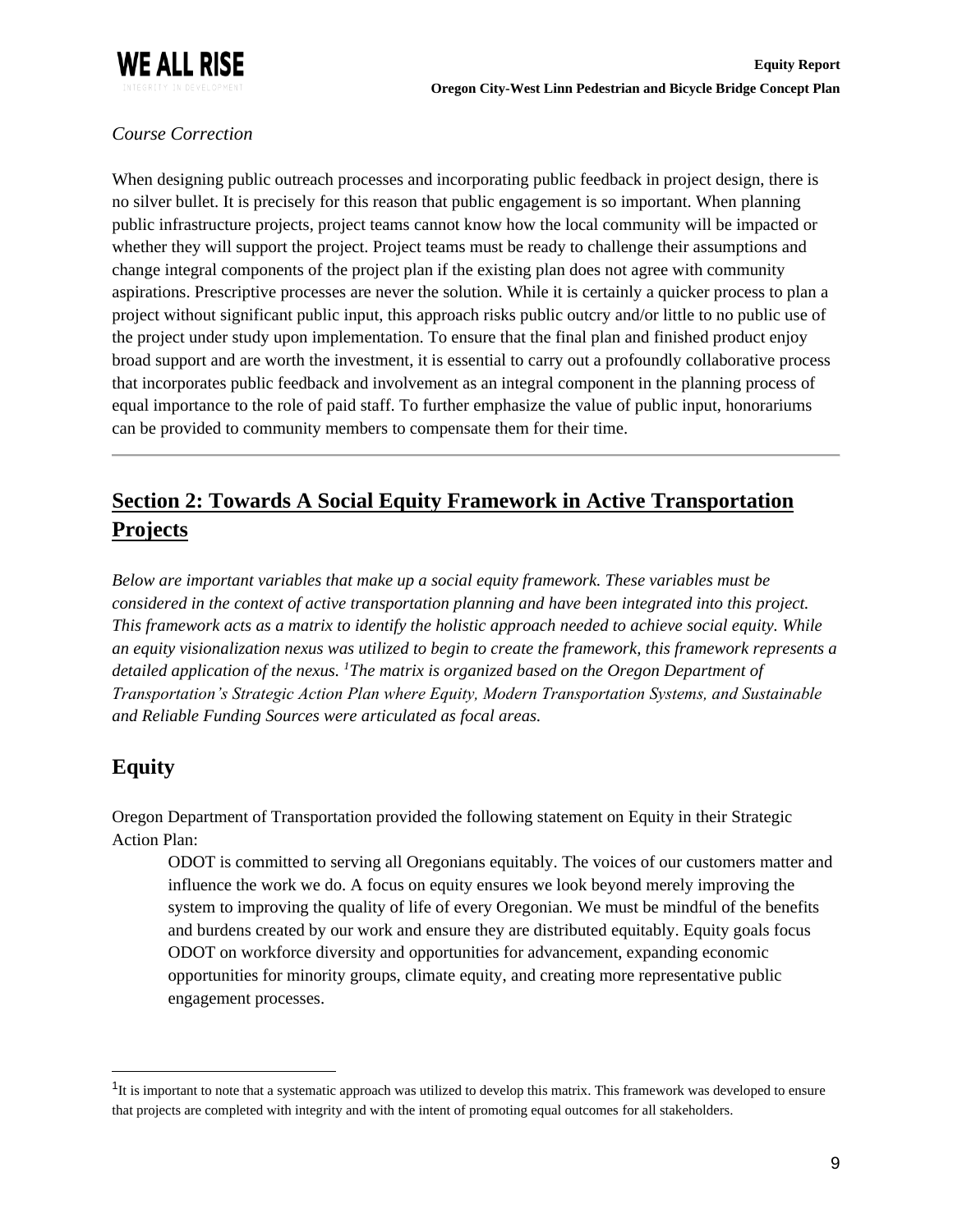

The following variables should be considered when attempting to apply a Social Equity Framework to achieve the goals articulated in the Strategic Action Plan. These variables are specific to the Equity goals and represent means of promoting an equitable approach to planning that considers cultural patrimony, equality of access and opportunity, public health, and community needs. When an individual feels represented, supported, and heard within the context of an infrastructure project, it supports cohesion and improves outcomes for community members who might otherwise avoid or feel rejected by a public project.

### <span id="page-9-0"></span>*Storytelling and Cultural Connections*

Great planning initiatives uplift and celebrate community identity through storytelling. There are many historical districts, landmarks, cultural assets, and natural sites around the Metro area. Due to the carcentric design of the region's cities, our history is often inaccessible for individuals who cannot or choose not to drive. Infrastructure projects present new ways to highlight and further develop opportunities for street-based storytelling that all individuals, regardless of their ability to avoid a personal vehicle, can witness and enjoy. Understanding the unique history and lived experiences of residents in the site area can ensure that all communities feel connected and uplifted in the process. Leading with storytelling will promote better knowledge of the site area for stakeholders. Including these stories in engagement material, design, and final construction will ensure that any new facility fits into the unique community it will serve. Communities will feel a better sense that this facility is well integrated into their "story".

## <span id="page-9-1"></span>*Representation, Inclusion, and Accessibility*

While these three terms can often be variables on their own, the intersection of representation, inclusion, and accessibility are at the heart of equity. Be it the recruitment of individuals on the project advisory committees, individuals surveyed or interviewed, or those participating in focus groups it is important to ensure that everyone has a seat at the table. Many stakeholder groups have traditionally been left out of transportation planning processes. In return many of these underrepresented groups do not have the same level of access to the facilities, an ability to influence the planning process, or benefit from built projects. It is important to realize that many communities do not have the knowledge to advocate for themselves. Any planning project should look to first redress these challenges surrounding accessibility. Be it honorariums or incentives to compensate people for their time, it is important to respect and honor the input of these groups. Information sharing should look to teach stakeholders about technical terms and new transportation concepts. It is important that project advisory committees include a diverse stakeholder groups including commuters, service workers and essential workers, people with disabilities, youth, women, LGBTQ+ , minorities, immigrants, and other groups that have not benefited equitably from public projects.<sup>2</sup>

<sup>&</sup>lt;sup>2</sup> It is important to note that a site analysis is needed to understand which groups need to be uplifted in a particular project. Utilizing a demographic mapping process, the project team can ensure they redress historical challenges by authentically including a diverse group of stakeholders.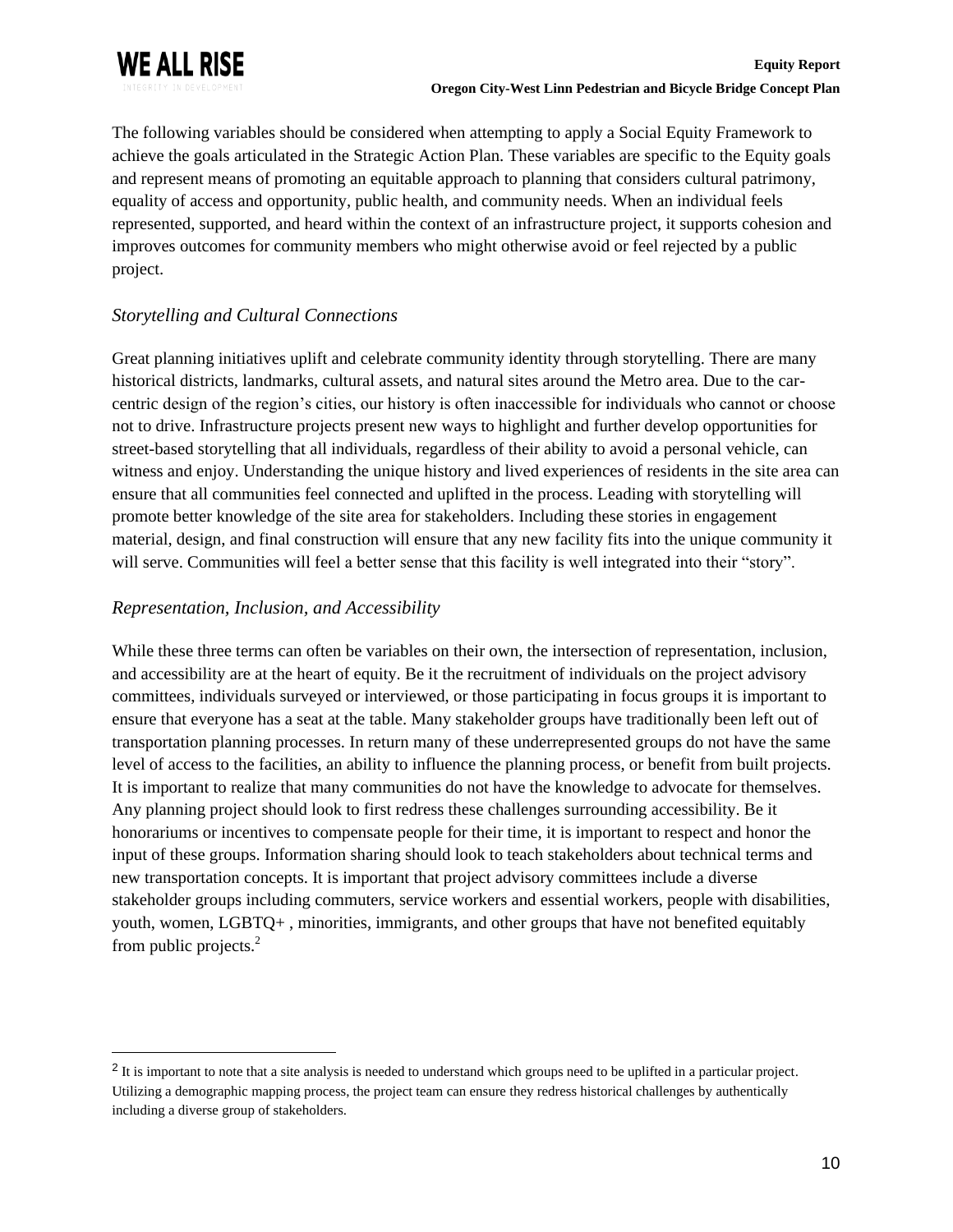

## <span id="page-10-0"></span>*Environmental Health*

When taking an holistic approach to equity it is important to uplift the natural resources, plants, and animals that exist in the region. Active transportation projects represent a transportation choice that is far more sustainable than the car. Car centric planning programs have created negative externalities on air quality, water quality, and overall ecosystem health. Traditional transportation projects have polluted water systems and negatively impacted air quality. It is important to uplift projects that will look to mitigate or provide a regenerative benefit to the environment. Projects should also minimize impacts to natural resources. For example, a new pedestrian and bike bridge should be designed to have a minimal impact on water quality and fish habitat. Humans exist in relation to the environment, and the relative health of the environment represents the relative health of humans.

### <span id="page-10-1"></span>*Human Health*

Current transportation systems also create negative externalities on human health. Traditional highway development projects have resulted in greenhouse gases and road pollution. Highways have cut though marginalized communities who lacked the political power to stop the development. In return these developments have created adverse health situations in these communities. Any transportation planning project should realize the vast inequities done to marginalized communities and look to mitigate these. Active transportation projects provide not only more sustainable and healthy commuting options, but can also address some of the negative human health externalities created by inequitable planning and design.

#### <span id="page-10-2"></span>*Community Engagement*

A community-oriented engagement process is necessary to empower the public to guide the agenda setting process and lead the project team on the type of projects, alignments, site locations, designs, etc. A collaborative approach to the process will ensure that engagement does not feel inauthentic or solely executed to check a box. It is important that the community feels like equity is part of the project. Ensuring there are multiple ways and times to engage is important. Community members who join late in the process should be directed on how to catch up. Engagement should be done with the goal to rebuild harmed or strained relationships within stakeholder groups. Engagement should authentically look to redress the historical wrongs and provide a public service by enhancing, implementing, or developing facilities that better serve the community.

#### <span id="page-10-3"></span>*Historical Preservation*

There are many different historical sites, assets, and resources of our region. Active transportation projects, which provide the greatest degree of accessibility to transportation networks for all stakeholders, can be the catalyst to improve access to these historical spaces. Is important that the active transportation projects look to minimize the impacts on historical sites and locations and provide an opportunity to better celebrate and understand them. As development continues to change the makeup of our cities, many aspects that made our region special are at risk.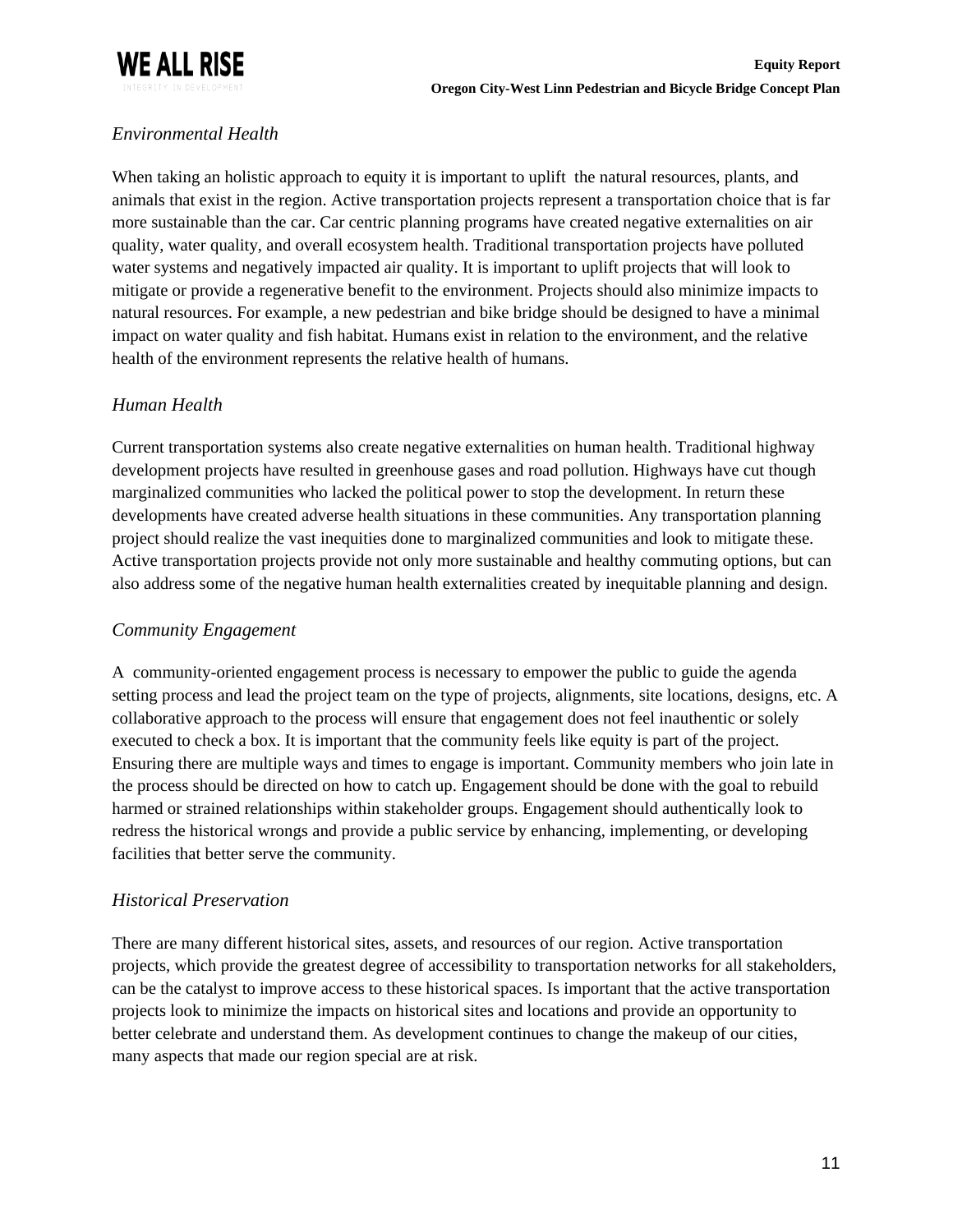

## <span id="page-11-0"></span>*Cultural Preservation*

There are many different cultural assets in the region which hold special significance for various stakeholders including (not limited to) Native American populations, veterans, minority groups, religious groups, and others. It is important to ensure that any facility development provides opportunities for everyone to enjoy their cultural resources and use public infrastructure. Neither should contradict the utility of the other. Large-scale and major infrastructure projects have the potential to uplift the cultural assets that exist at the site area by drawing attention and traffic to specific locations. Infrastructure projects should look to improve accessibility to these locations for all stakeholder groups while mitigating the potential for their degradation.

# <span id="page-11-1"></span>**Modern Transportation Systems**

Oregon Department of Transportation provided the following statement on Modern Transportation Systems in their Strategic Action Plan:

A modern transportation system ensures all Oregonians can travel safely and efficiently. Focusing on preserving state highways, while important, is not enough. In order to meet the needs of the future, we must be relentlessly committed to creating a truly multimodal transportation system where we invest in and integrate all major modes of transportation. We will focus not only on improving safety and preserving the existing system, but on improving mobility for all users, addressing climate change, investing in innovative technologies, and implementing a comprehensive congestion management plan to keep Oregonians and our economy moving.

The following variables should be considered when attempting to apply a Social Equity Framework to achieve the goals articulated in the Strategic Action Plan. These variables are specific to the category of Modern Transportation Systems.

#### <span id="page-11-2"></span>*Transportation Demand Management*

Transportation Demand Management strategies are necessary to ensure effective modern transportation systems. Transportation Demand Management (TDM) allows for the application of complex management strategies to reduce road congestion and redistribute travel to diverse modes of transportation. Active Transportation projects present a new way of redistribution. Increasing mode-shifts to more active transportation will reduce road congestion and pollution. Understanding how projects can increase transportation choice will be imperative to the modernization of our facilities.

## <span id="page-11-3"></span>*Regional Connectivity*

Regional Connectivity should drive the development of modernized transportation facilities. Many active transportation facilities exist in silos or are missing necessary links to key destination locations. Looking towards connecting facilities to already existing ones will maximize the general return on investments.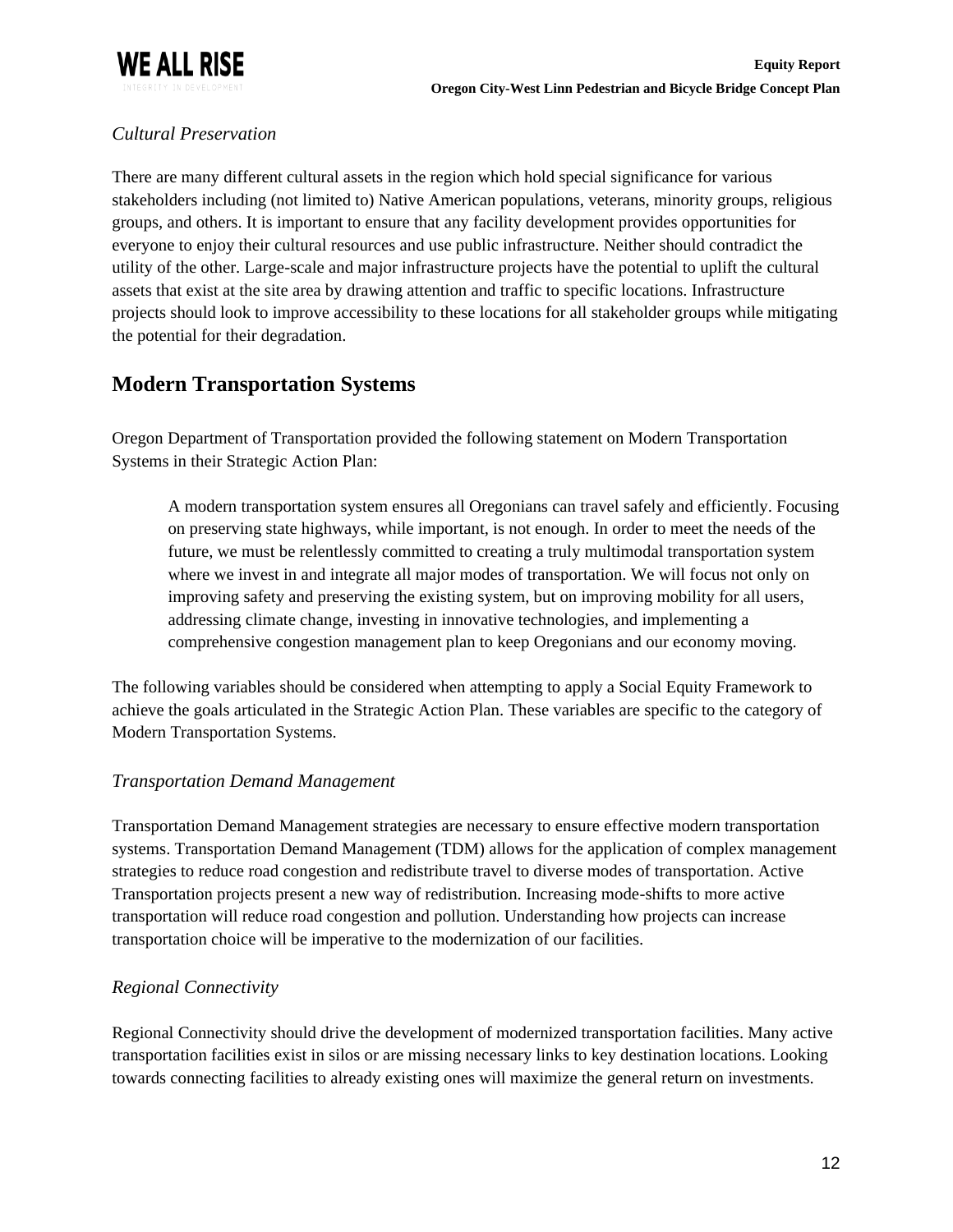

Projects should address already existing gaps and uplifting diverse transportation options through the region.

## <span id="page-12-0"></span>*Transportation Safety*

Safety should be a part of developing new facilities and improving old ones. Good lighting, safe entrances, good way finding signs, programming, and ways to ensure community members feel safe on transportation facilities. Safety is a multidimensional concept. Considering the physical, social, emotional, and psychological aspects of safety when making decisions about alignments, designs, or other aspects of the project can promote a safer environment for everyone upon completion of the final product. It is also important to consider the unique individual experiences of communities of color and transportation safety. Underrepresented community members may have a different relationship with site areas and a different level of comfort using facilities.

### <span id="page-12-1"></span>*User Experience*

Understanding the overall user experience of a new facility is important to realizing the overall impact that facility will have to the multitude of stakeholders involved in the process. User Experience looks to measure the comfort for users as it relates to sense of place. It is important to understand how each stakeholder group might have a unique experience when engaging with new facilities. Usage of a facility by diverse user groups helps improve the implementation of modern transportation infrastructure reflective of the greater community's needs.

#### <span id="page-12-2"></span>*Planning and Environmental Linkage*

The National Environmental Policy Act (NEPA) requires federal agencies to consider the environmental impacts of their actions before making a decision about whether or how to take action. Planning and Environmental Linkage (PEL) is an approach to decision-making in transportation projects that directly links planning activities and information to the NEPA processes, allows for shortened timelines due to lack of duplication of work, reduced cost, more informed decision-making, and supports environmental stewardship.

## <span id="page-12-3"></span>**Sustainable and Reliable Funding Sources**

Oregon Department of Transportation provided the following statement on Sustainable Reliable Funding Sources in their Strategic Action Plan:

Oregon's current transportation funding structure is not designed to finance a modern, multimodal transportation network. We recognize the need to diversify our revenue sources and adopt new funding options. We must change today's funding model to one that invests more money in alternative transportation options, including bikeways, pedestrian routes, and public transportation. The goals under this priority highlight the need for new revenue sources like tolling and road usage charges as well as adapting our approach to existing funding mechanisms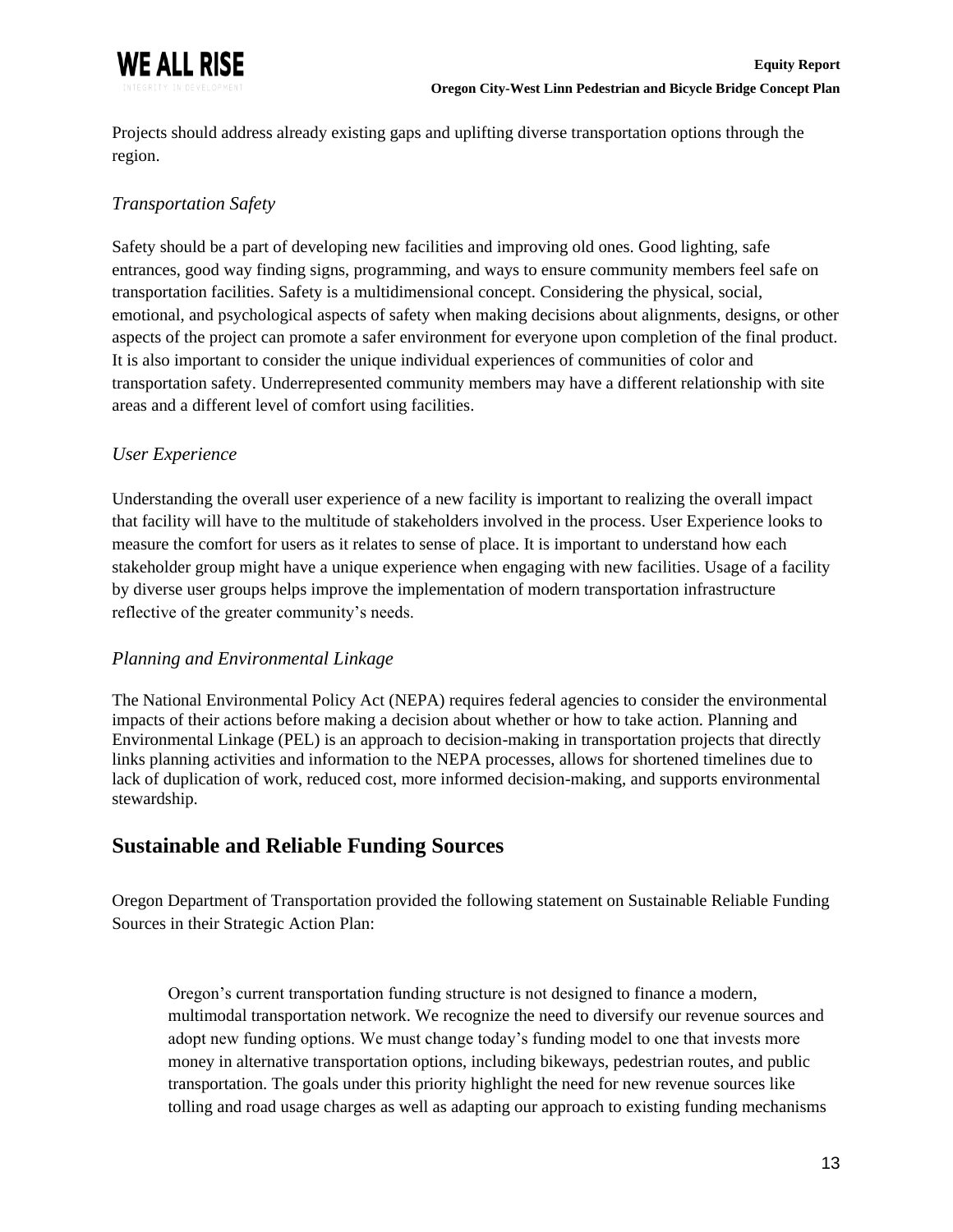

to provide a wider range of mobility choices. As a responsible steward of public funds, we are also taking steps to ensure ODOT's long-term fiscal health.

The following variables should be considered when attempting to apply a Social Equity Framework to achieve the goals articulated in the Strategic Action Plan. These variables are specific to the category of Sustainable and Reliable Funding Sources.

## <span id="page-13-0"></span>*Multi-Agency Project Coordination*

Multi-Agency Project coordination ensures a collaborative approach to achieve regional goals can be applied. As federal, state, and local funding becomes more nuanced in the types, structure, and partnership potential for infrastructure projects, it will be imperative to coordinate across agencies to develop and improve facilities. Agency coordination can ensure budget facilitation, collaboration fundraising, holestical visionining, and provide an opportunity for the community to understand how each agency works apart and together. Coordination can also influence resource sharing, shared educational opportunities, and collective relationship building.

## <span id="page-13-1"></span>*Equitable Economic Development*

Equitable economic development ensures that new and improved facilities provide opportunities for diverse stakeholders to benefit from the development . Facility improvements can support and spur regional economic development. It is important to consider the economic impacts or increases that could happen with new facilities or facility improvements. Some increase in economic development could have a negative impact on diverse stakeholders. Understanding how facilities could create developmental opportunities that might displace communities or increase local cost of living should be at the forefront of an equitable development process.

## <span id="page-13-2"></span>*Grant Opportunities*

There are a number of federal, state and third-party grant opportunities that could fund this project as well as future infrastructure and development projects. Federal programs include the Rebuilding American Infrastructure with Sustainability and Equity program (RAISE), the Infrastructure for Rebuilding America (INFRA) discretionary grant program, the Highway Safety Improvement Program (HSIP), the National Highway Performance Program (NHPP), and the Surface Transportation Block Grant Program (STBG). State programs include the Statewide Transportation Improvement Program (STIP), the Sidewalk Improvement Program (SWIP), the Safe Routes to School Program (SRTS), and the All Roads Transportation Safety (ARTS) program. There is also the opportunity to leverage funding through private investment. These grant opportunities are described in more detail in Technical Memo #6.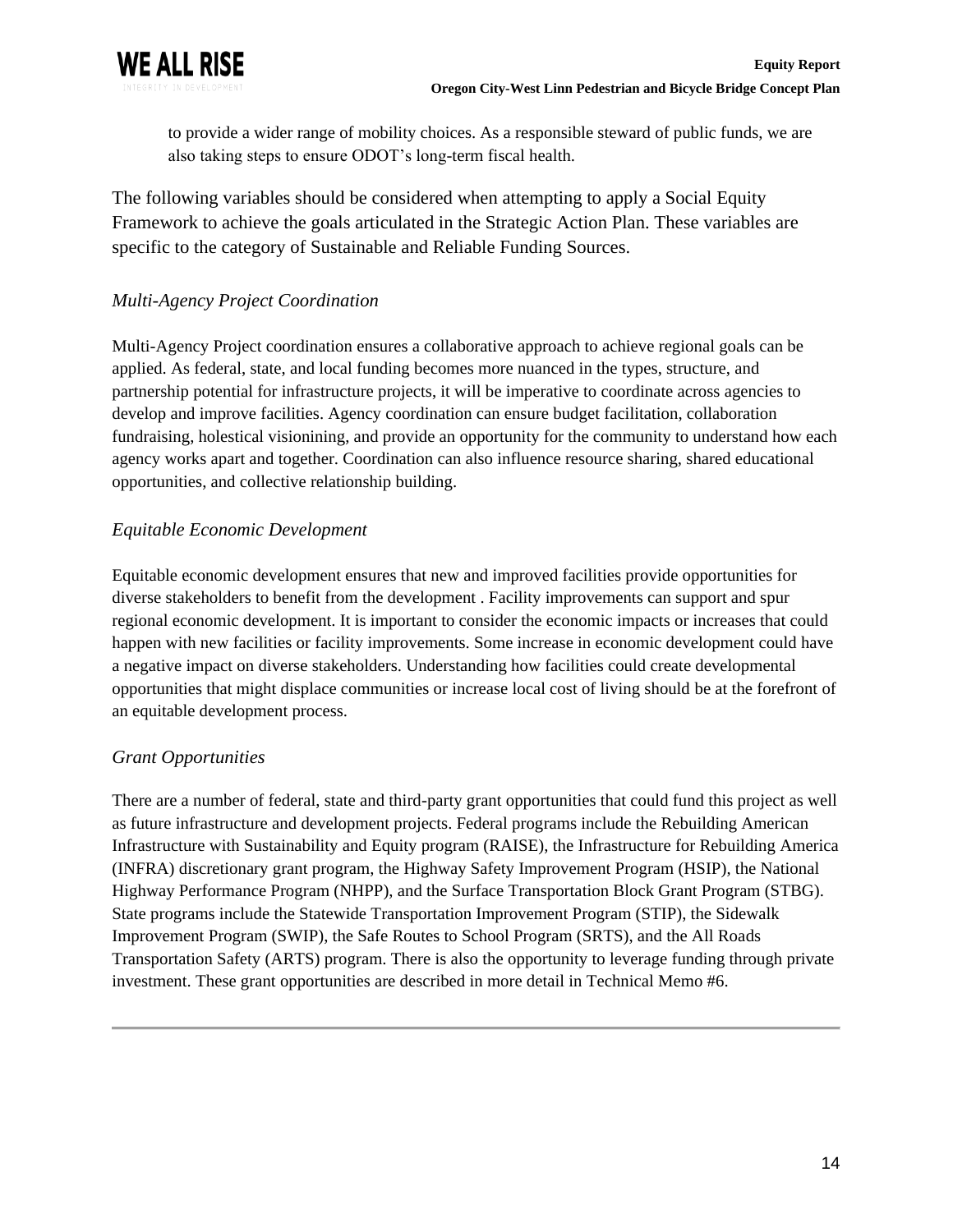# <span id="page-14-0"></span>**Section 3: Observations, Recommendations, and Course Correcting: Concepts to Consider**

The Oregon Department of Transportation's 2021-2023 Strategic Action Plan lays out three overarching priorities to guide the agency's work: equity, modern transportation, and sufficient and reliable funding. Within the scope of these priorities, there are a number of steps ODOT can take to advance its mission to provide transportation for all Oregonians while uplifting historically marginalized communities, prioritizing sustainable development, and ensuring sufficient funding that does not burden at-risk individuals.

# <span id="page-14-1"></span>**Equity**

This assessment documents how processes can be made more equitable and inclusive. Fundamentally, equity arises from projects that make efforts to be inclusionary in both the planning process and intended outcomes. For this project, equity is rooted in the feasibility and technical design, representation in the Public Advisory Committee (PAC), and the sharing of information.

## <span id="page-14-2"></span>*Inclusionary and Culturally Relevant Design*

The principal concern in any project, in addition to serving a technical purpose, should be to uplift the community it will serve. One of the tools that should be leveraged at every juncture in the planning process is a benefits and burdens analysis. This lens examines the potential impacts of a project and its alternatives and highlights its potential positive and negative externalities in the communities it will serve. This analysis provides a basis for weighing the inequitable externalities of a project as well as the distribution of burdens among different stakeholder groups, thereby centering potential inequities as a fundamental component of the project team's decision-making process. The National Environmental Policy Act (NEPA) provides further impetus to center equity in planning processes. To do so is a central tenet of environmental justice work. Undeniably, historically marginalized communities suffer disproportionately from the impacts of climate change and environmentally degrading infrastructure. As such, the environmental impacts of a project must be considered as an integral piece of the project planning process. In addition to considering the potential impacts of a project on a community, inclusionary and equitable design can be further emphasized through project intent. Specifically, the project can create a welcoming space and celebrate community identity through storytelling. The study area is situated in a culturally and historically rich area, and there is an opportunity to further develop cultural resources. Partnering with local partners such as the Oregon Museum of Science and Industry the Oregon Historical Society would allow the project to highlight the colonial, tribal, and developmentoriented history of the area.

The Project Management Team (PMT) took a number of steps to ensure an inclusionary and uplifting process and design for the project. These include the provision of an in-depth analysis on the impacts of the project on private property, the illustration of associated environmental, economic, social, and historical burdens, consultation with diverse focus groups likely to be impacted by the project,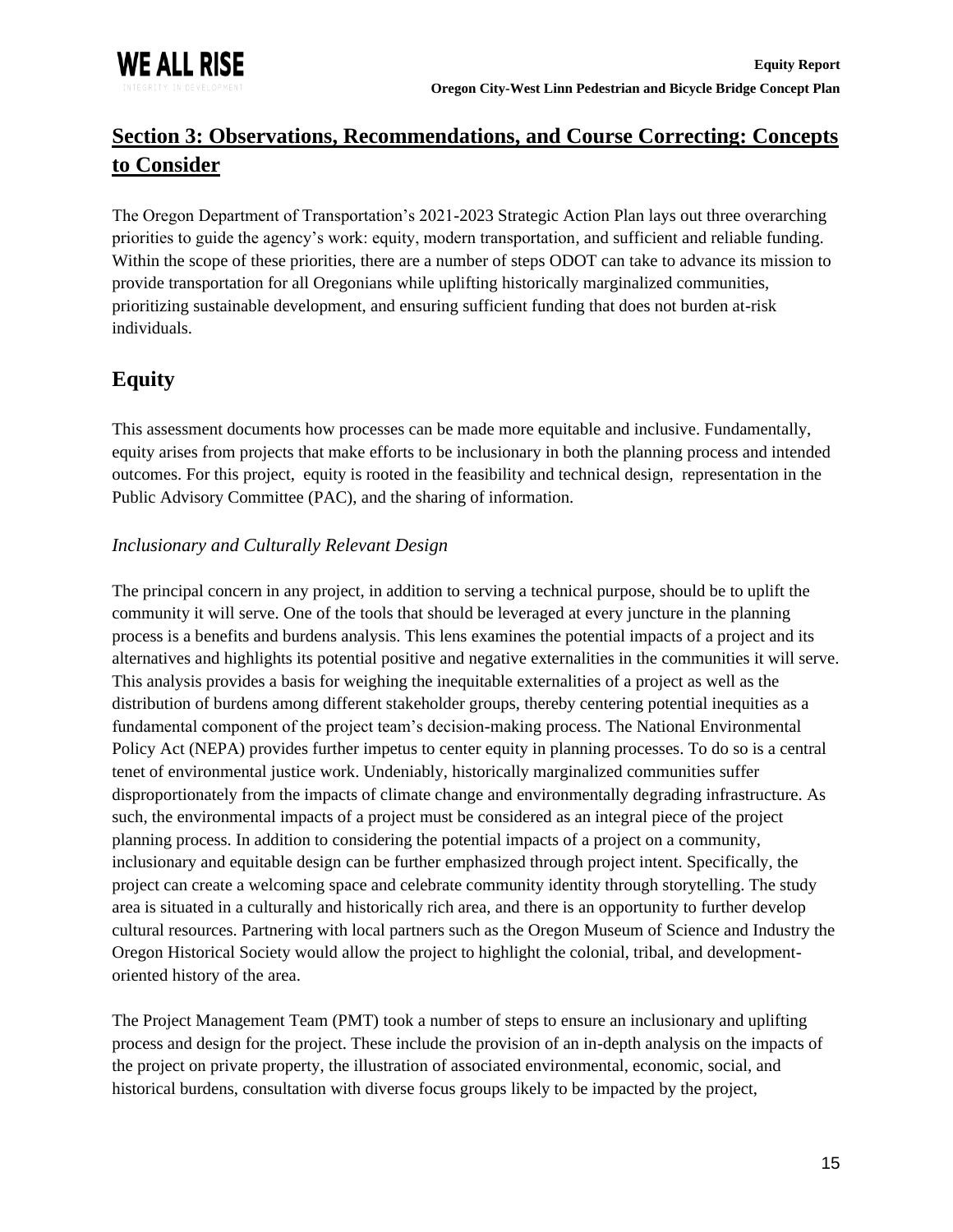

collaboration with different agencies, and an effort to course correct as needed. The PMT proved its commitment to an environmentally sound process by including environmental selection criteria and multimodal shifts analysis, educating members of the Public Advisory Committee (PAC) on the implications of NEPA and screening preliminary alignments in an environmental review, and uplifting potential environmental impacts while remaining transparent that further funding would be needed to fully understand them. Finally, the PMT uplifted the cultural significance of the study area by including a historical narrative about the site area which centered the Native American Community in its outreach, including relevant cultural and active transportation-related history specific to the site area, and conducting government-to-government consultations with multiple Tribes with historic connections to the area.

#### <span id="page-15-0"></span>**Recommendation:**

To ensure that equity is centered in the planning process and project impacts are fully considered in the future, the PMT should continue to involve the community at every stage of planning processes and ensure a community-oriented approach to rendering important project decisions. The PMT should also strive to ensure that community members understand and link the benefits and burdens to environmental and cultural resources in the site area to community wellbeing. Lastly, the PMT should celebrate the cultural patrimony of study areas, increase collaboration with cultural partners and museums, and look to address critical transportation-related issues such as first and last mile transit connectivity.

### <span id="page-15-1"></span>*Diverse Representation*

This crossing will be most impactful if it is fully integrated into regional transportation networks. To ensure that the bridge enjoys broad support and usage, it is important to engage with regional community members who passively or actively interact with the service area. The Project Advisory Committee (PAC) lacked representation from surrounding cities, agencies as well as commuters and recreational and environmental enthusiasts. These stakeholders should be engaged because they may be developing new active transport networks nearby, could consider shifting their travel mode, or might see the bridge as a new recreational opportunity. People of color are historically less likely to use active transportation infrastructure due to emotional, physical, and psychological safety concerns including a lack of safe facilities, over policing, racial profiling, and stigmatization. Engaging a broader cross-section of individuals introduces hesitant community-members to the project, helps develop trust between the community and the project team, and encourages use of active transportation infrastructure by the greater community. There are barriers to this engagement, however. Many individuals do not have the time or resources to attend meetings during the work day. Therefore, it is important to provide remuneration to PAC members who would otherwise be unable to participate. The engagement of indigenous Americans is especially important given their cultural, historic and economic connections to the land.

The PMT included diverse community members in its outreach. The PMT successfully recruited individuals from historically underrepresented groups and disabled individuals, invited representatives from bike and active transportation advocacy groups, included churches, youth groups, elderly centers, and community centers in its outreach, and invited all Tribal groups to participate in the PAC. There was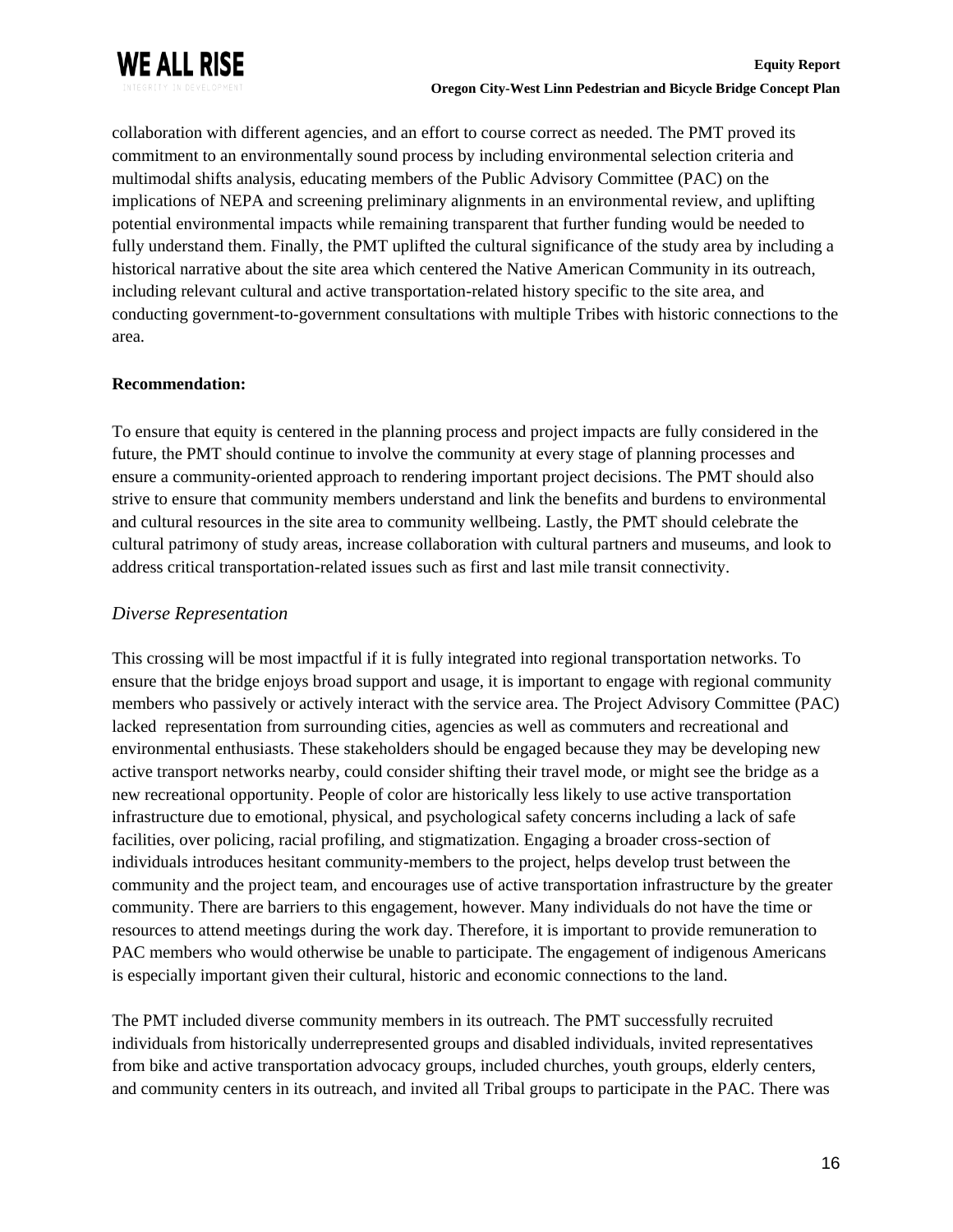

also an effort to uplift youth, people with disabilities, and multicultural groups through a discussion of which bridge alignments scored best based on diversity, equity, inclusion, and access. Compensation for youth and Spanish-speaking individuals, outreach to the local business community, multilingual social media posts, and mailers within the site area also created a more inclusive process. Indigenous groups were supported through efforts to understand the various opinions and goals of the diverse Native American communities with interest in the site area, the commitment to selecting an alignment that minimizes the impacts on potential archaeological assets, cultural heritage sites, and other sites deemed important by the community, and including multiple opportunities for tribal liaisons to participate in the PAC, survey, public meetings, and decision making process. Of note was that while increased access to Willamette Falls may be seen as a benefit by some individuals, others see this project as another iteration of harmful industrialization.

#### <span id="page-16-0"></span>**Recommendation:**

Diverse representation is essential in any outreach process. Future outreach processes should make efforts to include more youth and elderly participants, increase representation from communities of color, address barriers to "volunteership" in underserved communities through adequate and equitable compensation, attempt to "meet the community at their tables" by attending already existing advocacy groups, neighborhood associations, and non-profit meetings, provide enhanced presentations, and use marketing and social media advertising to better engage with targeted equity communities. Virtual engagement carries many benefits, but outreach processes also need to recognize that not everyone has access to digital mediums. Virtual presentations need to include closed captioning and interpretations for visually and/or hearing-impaired individuals. There also need to be multiple engagement points at different points of the project. Each phase of a project should reengage focus groups, stakeholders, and the community at large. To ensure continued Tribal involvement, projects should support the Native American community through targeted focus groups with missing tribal members and compensate them for their efforts. Respect is paramount when working with Tribes, and there needs to be a strategy to ensure that respectful relationships are maintained.

#### <span id="page-16-1"></span>*Data Sharing*

The PMT collects data to inform the successful implementation of a project, but it also serves the community. Public engagement should always happen before any decisions have been made by the project team. Successful engagement is also contingent on stakeholders' comprehension of shared information. Engineering concepts are important, but need to be explained to community members before requesting feedback. Stakeholders also need to be provided with more context before providing feedback. For example, stakeholders should be acquainted with ODOT's congestion pricing strategy, any relative improvements in a 5–10-mile radius of area, and how the bridge will be connected to other multi-use crossing bridges located throughout the Metro Area. The reality is that many individuals will not use active transport unless they have access to grade-separated bike paths or multi-use paths. Finally, there needs to be extensive collaboration between regional partners including local government partners. Each partner group has their own programs and initiatives they are working on and have a special relationship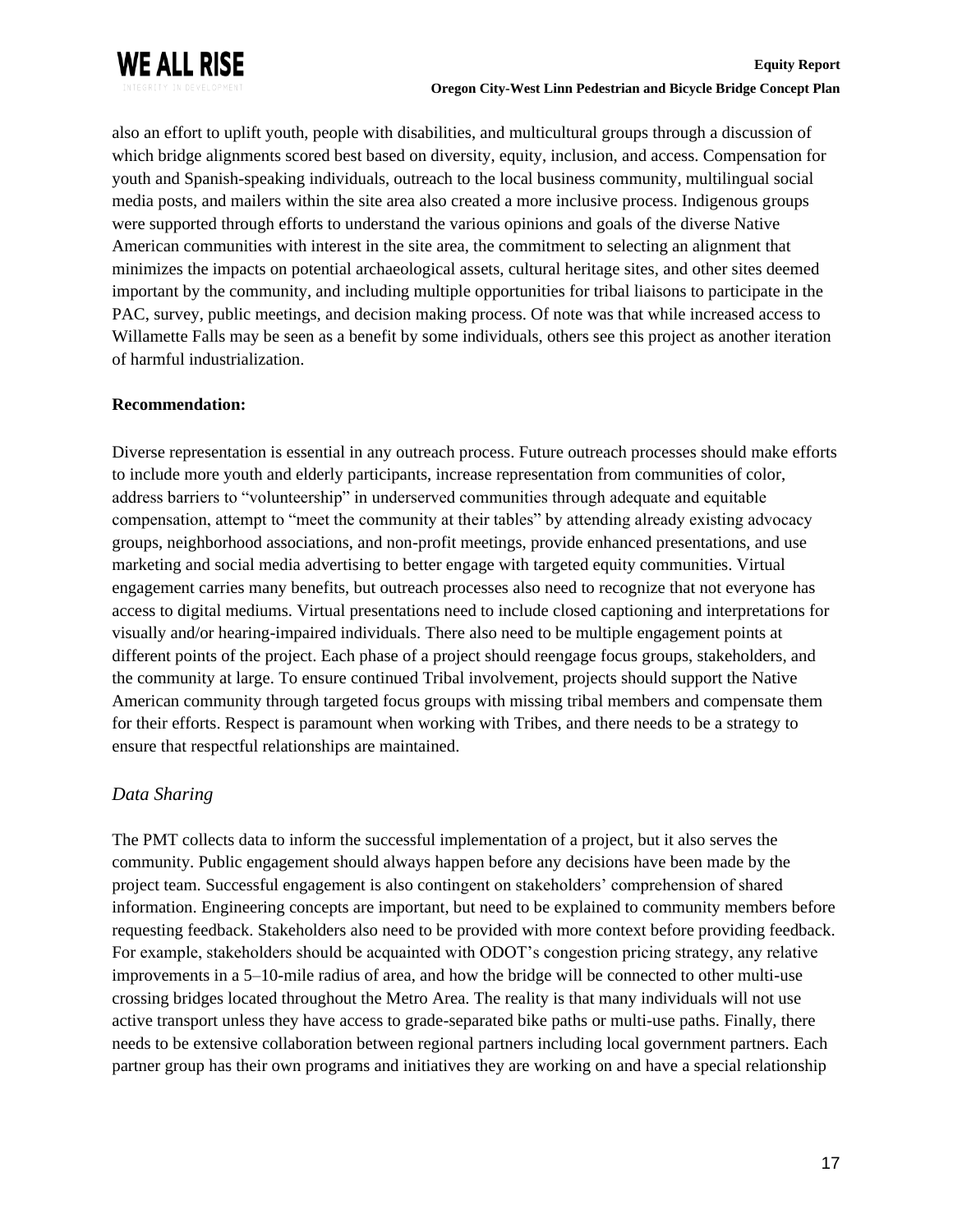

with the groups they serve. Leveraging these relationships not only makes it easier to reach more stakeholders, but also encourages transparency in information sharing.

A diverse group of stakeholders was represented in the outreach process, partner agencies roles' were explained to stakeholder groups, PAC members were made to feel welcome during outreach sessions, and that there was an emphasis on collaborative discussion. The PMT was also fairly transparent. The project overview included historical context, site specific challenges, the process of selecting alignments, the public engagement plan, and discussions about equity. The PMT also provided a detailed overview of each alignment and allowed the public to participate in the generation of new alignments. During outreach, the PMT represented agency partners from the study area and illustrated the collaborative effort needed to complete a regional transportation project.

#### <span id="page-17-0"></span>**Recommendation:**

Future outreach should implement a collaborative approach with agencies and stakeholders that includes compensation and continuous, full transparency. PAC members also need to be given ample time to provide updates from their own lives and work that are relevant to the project. Outreach and engagement should be consistent throughout planning and implementation processes, and accessible language is necessary to ensure that people outside professional spaces can access the material. Finally, there should be more collaboration between members of project teams. PMT members need to work with each other to ensure that "Best Practices'' related to engagement, community empowerment, and equity are utilized. If one agency has a particular method of engagement that is more equitable than the one being applied by the PMT, that particular agency should speak up and ensure an equitable approach.

## <span id="page-17-1"></span>**Modern Transportation**

It is critical to promote the development of a modern transportation system to address existing inequities resulting from poor connectivity and create infrastructure that addresses climate change. Creating an equitable and useful modern transportation system, however, is contingent on engaging the community effectively. Behavior analysis and the application of behavioral economics are important to ensure the development of a high-impact project and that the community will give consent to its implementation. Behavior analysis looks at macro and micro-dynamics of travel including demographics, journey type, and emerging trends in travel behavior. Data collection allows for traffic modeling and the calibration and validation of travel models. In this project, the alignment that maximizes the potential for modes-shift will have the biggest impact on increasing active transportation trips in the site area. Meanwhile, behavioral economics demonstrates how presenting the economic, public health, and traffic impacts of a project can get people to understand its benefits. It ensures that a project investment actually achieves the impact it intends by examining how people currently use a system and the potential economic impacts of a behavioral change. Sharing this information openly with the PAC ensures that they feel more comfortable with the project, comfortable with their opinions, and more likely to provide consent. Sharing as much information as possible is important. This is an active transportation project, and community members are unlikely to value the project without a comprehensive understanding of its connectivity to regional transportation networks. Without a comprehensive understanding, community members might make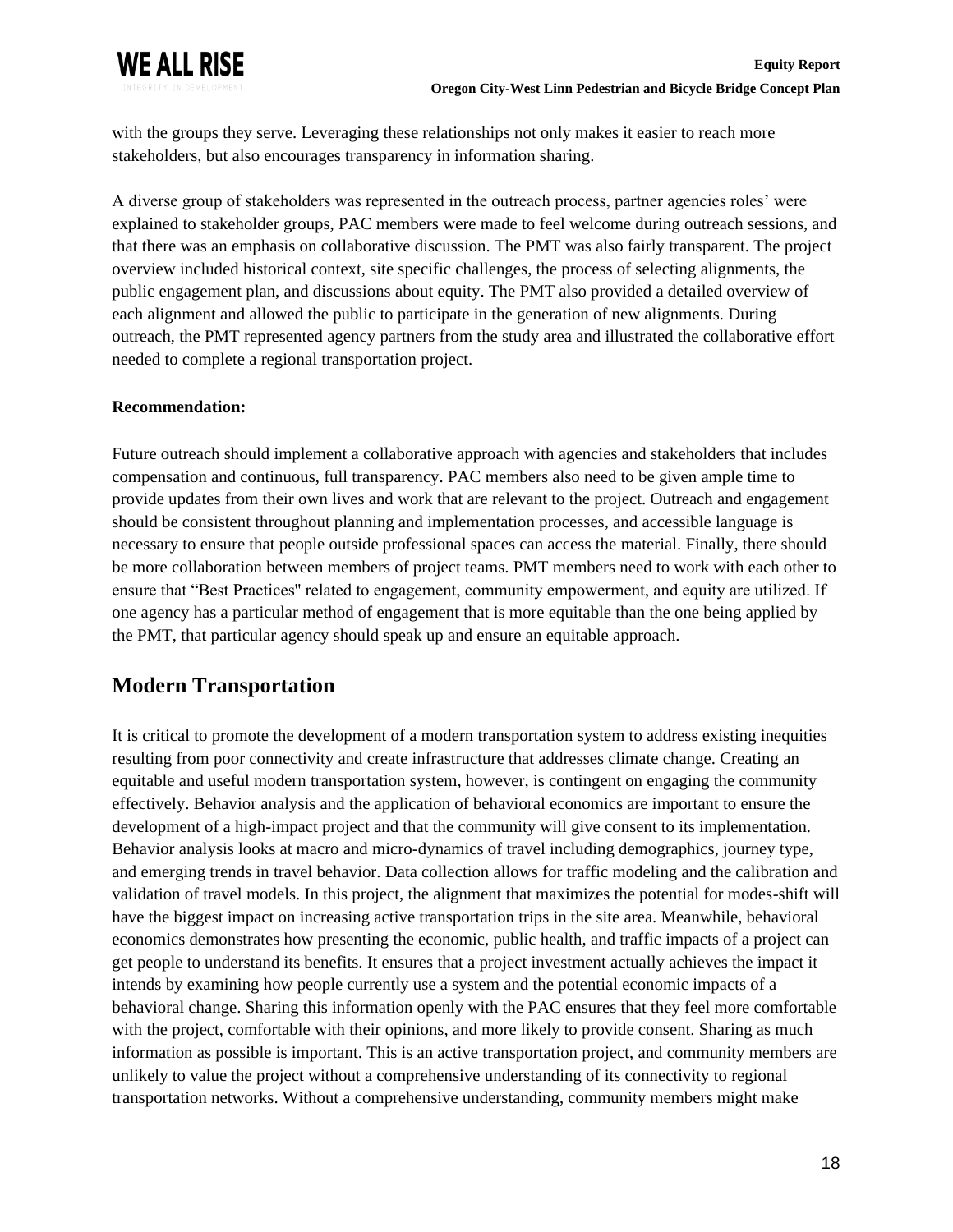

decisions that have a negative impact on key equity goals in the region. Community members may then blame agencies for the negative impacts.

The PMT made efforts to ensure alignments were well thought out and that community members were provided with sufficient information to make sound decisions. The PMT studied the potential mode-shift for each alignment, connected the concept of "active transportation mode-shift" to transit demand management concerns in the area, illustrated gaps in current infrastructure and which alignments would best fit in with current active transportation facilities, and illustrated the programming potential for active transportation-related activities that promote ridership and mode-shift. The PMT also uplifted user experience as an essential component of the project plan. During outreach, the PMT provided an overview of active transportation terms and concepts, illustrated how this particular bridge fits into other aspects of active transportation planning, and provided historical context related to active transportation in the site area including a focus on the Historical Arch Bridge and Municipal Elevator. The team also detailed other projects located in the site area.

#### <span id="page-18-0"></span>**Recommendation:**

In the future, the PMT should analyze the potential for projects to address transportation gaps earlier in the planning process. During this process, the public lacked an understanding of how each new facility factored into existing facilities which rendered it difficult for stakeholders to provide informed feedback. It would also be useful to incorporate behavioral economics more thoroughly into the project. This could include creating interactive QR codes at the project site, providing walking tours for the general public, working with local institutions and schools, holding public listening sessions to address misconceived notions surrounding active transportation projects, and ensuring future facilities have ways to monitor engagement and feedback. The engagement process can also be improved by providing stakeholders with maps detailing regional connectivity, increasing internal collaboration at ODOT, and including more regional partners including transit agencies in the planning process. Finally, projects should apply the Center for Disease Control's Social Determinants of Health<sup>3</sup> and factor them into all mode-shift analyses.

## <span id="page-18-1"></span>**Sustainable and Reliable Funding Sources**

A reliable, modern, and equitable transportation system cannot be built without sufficient funding. There are a number of contemporary, high-tech funding mechanisms that are worth considering into the future. Circular financing is a means of reducing waste within the economic system. If materials and infrastructure is designed in such a way that they endure less damage or are easier to repair, there is a diminished need for further financial inputs. This model also encourages the reuse of materials as much as possible to avoid consumption of excessive raw materials. Congestion pricing is another tool that would guarantee more funding for transportation infrastructure. There is no question that clogged highways and excessive car use diminishes quality of life. A congestion charge, perhaps one tied to income, encourages

<sup>3</sup>For more information on the Center for Disease Control's Social Determinants of Health Visit: <https://www.cdc.gov/socialdeterminants/index.htm>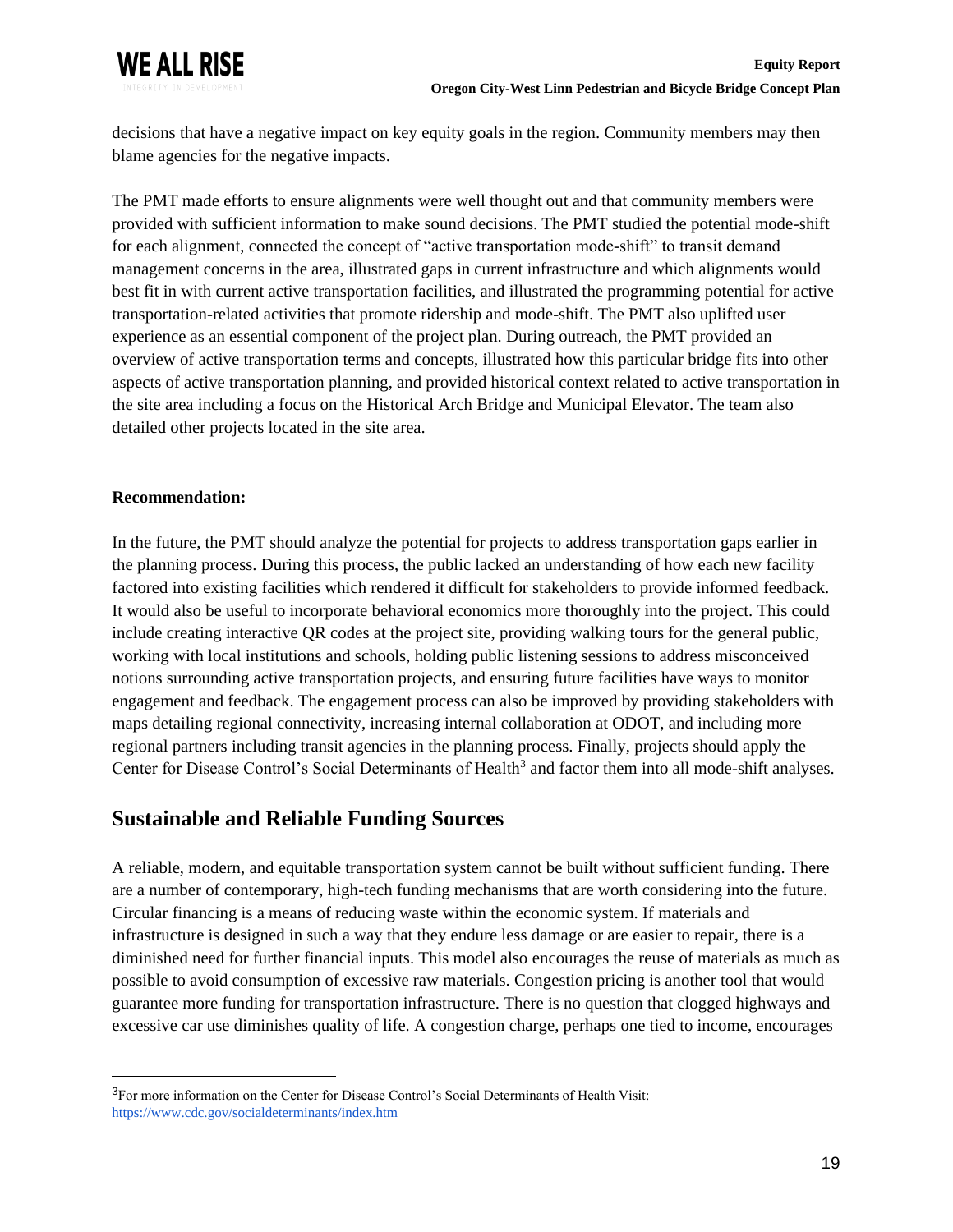

carpooling, use of active transportation and public transit, thereby improving air quality, diminishing wear and tear on roads, and raising more funds for public projects.

Regardless of the funding mechanism, it is important to not create further negative impacts for historically disadvantaged communities. Often, communities underserved by public investment see climate change mitigation projects as similar in nature to redlining. Before proposing tax increases or changing zoning, or bringing more traffic into a particular area, it is critical to conduct considerable outreach. Otherwise, communities may feel that their communities are changing in spite of their own interests. To ensure that we do not "Greenline" residences, it will be important to ensure any active transportation development at the site and around the site promotes and enhances already existing community resources. Furthermore, as climate change continues to challenge our region, we will need to look for more nuanced ways to evaluate our success. The region will need to invest in infrastructure that facilitates and supports active travel and mode-shifts to more active transportation. Infrastructure needs to minimize and avoid harm to human health, ecosystem health, water, air, cultural assets, and historical sites. To fund innovative infrastructure, proof-of-concept data is essential. The behavioral economic model, which helps model and promote usage of public infrastructure, can aid in the creation of indicators that monitor the benefit of a particular concept, thereby influencing investment that ensures benefits to the community.

During outreach, the PMT provided a general overview of the project's environmental, health, and economic potential. It also introduced other economic development projects in the region and related their economic impact to this particular project. The PMT also connected the economic, social, environmental, cultural, psychological benefits to promote a complex systems analysis approach. This allowed for the PAC, the public, and other stakeholders to connect this project to its likely socioeconomic benefits.

#### <span id="page-19-0"></span>**Recommendation:**

Before investing in any public project, it is important to understand how public investment has harmed and/or impacted historically disadvantaged communities. In particular, project team members should understand the potential impacts of Greenlining, or the practice of investing energy, products, and services in low-income, minority, and disabled communities, and cultural and historical displacement. Greenlining, when done without care, can cause further displacement as lower-income residents are no longer able to afford rent. New investment models including circular financing and congestion charging also promise to generate and conserve funds for future projects. Ultimately, project financing should both consider the impact of investment in communities and not have outsize financial impacts on the community-members funding the projects.

## <span id="page-19-1"></span>**Section 4: Key Improvements, Highlighted Work, and Future Applications**

ODOT Archaeologist and Tribal Liaison Roy Watters, has been integral in working to conduct government-to-government consultation with six federally recognized Tribes (Grand Ronde, Siletz, Warm Springs, Umatilla, Nez Perce and Yakama) who have historic and contemporary connections to the project area. Willamette Falls and the river itself in the vicinity of the falls is one of the most important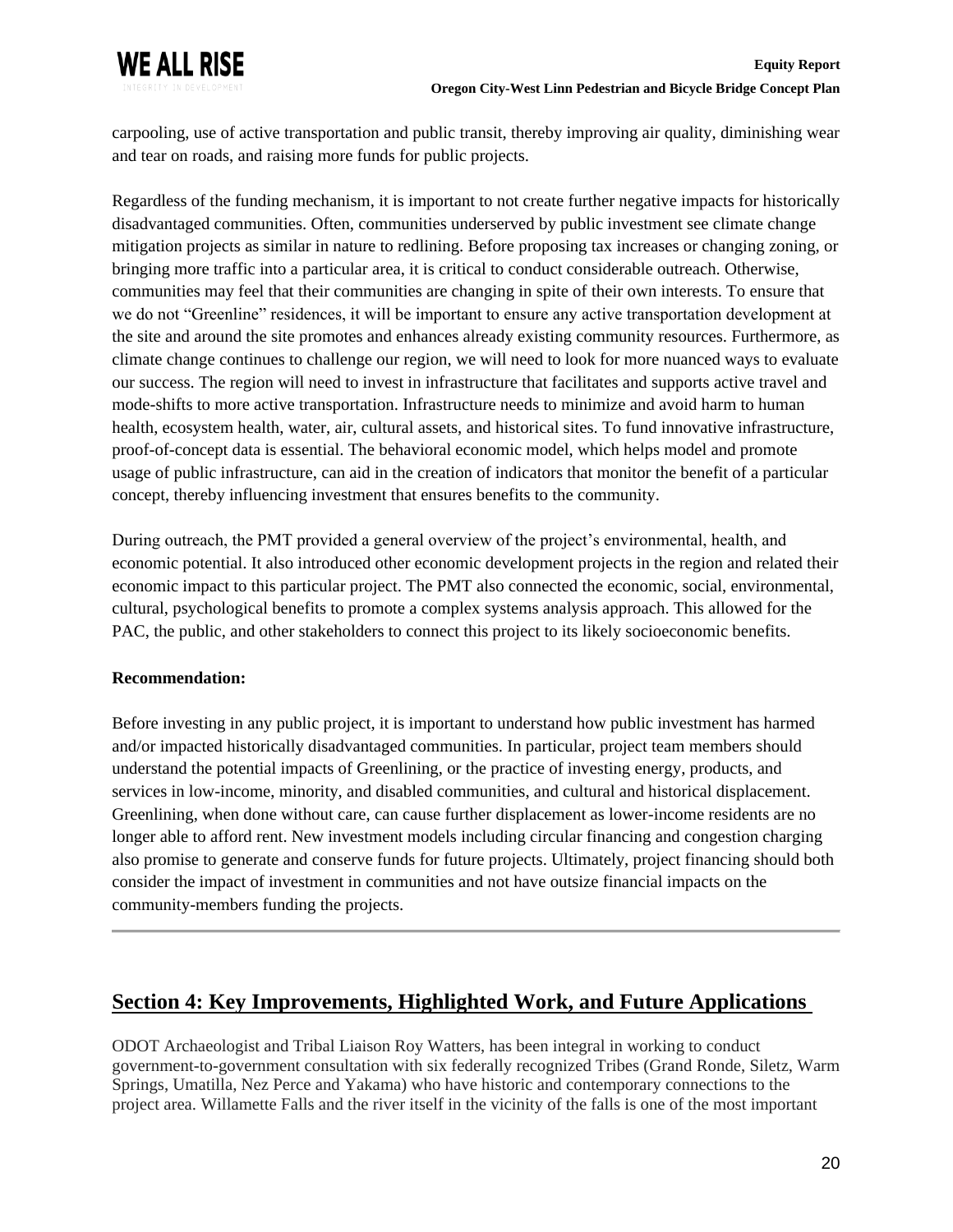places for Tribes in western Oregon. The connection to this land are, in part, evidenced in Tribal histories, family histories, the existence of cultural and archaeological sites, land ownership, and fishing.

Tribal engagement in a project with ties to the project area is necessary in order to select equitable project outcomes particularly considering the Tribes historic disclusion and discrimination in Oregon and the greater United States. Tribal engagement and formal consultation for this project was implemented in the beginnings of this project and this model should be carried out in other projects as well as incorporated into the Social Equity Engagement Framework. Additionally, the selection and utilization of a tribal liaison lend itself well to equity. Utilizing a liaison already connected to the Tribes with an understanding of the cultural and historic implications of a project such as this was important in uplifting equity.

Engagement for this project has included virtual project information meetings, Tribal participation in the Project Advisory Committee (PAC) meetings, meetings with Tribal cultural resource staff, and multiple calls and correspondence over the last several months. In all these communications Tribes have asserted the ongoing importance of this place and the need to protect cultural resources. Engagement on future projects through a tribal liaison could include support of the Native American community through targeted focus groups with missing tribal members with compensation and identification of ways to ensure respectful relationships are maintained.

# <span id="page-20-0"></span>**Key Improvements**

## <span id="page-20-1"></span>*Focus Groups*

Focus groups are an integral part of community engagement. A total of 5 focus groups were done within the scope of this project. There are two recommendations within this category, offering compensation to all focus group participants and additions to focus groups available as needed.

Compensation for effort, expertise and intellectual property within the context of focus groups for ODOT projects should be expanded in other projects. Within the scope of this project, Youth and Spanishspeaking participants were compensated for participation in focus groups through stipends; however, offering stipends for participating in focus groups should be implemented for all participants.

Compensation for focus groups demonstrates to stakeholders that community input is not simply done as a courtesy, but is valued information. When community members feel as if their information is valued, they not only are more willing to participate, but they generally will give more thoughtful input and feedback, and will more meaningfully contribute.

Compensation for focus groups also allows for a wider range of participants. Many community members that would like to participate in focus groups or provide input on public projects are unable to do so as they work during times that focus groups are held and it would create a financial hardship to lose those wages. By compensating participants for their time, those that are in that situation are able to forgo those wages as the compensation for the focus group can fill the gap.

The need for a flexible number of focus groups has been identified as a recommendation. As with all public projects, an engagement plan is created within the scope of the project outline, however, it is recommended that there is room in the engagement plan for additional focus groups throughout the processes if holes in engagement are discovered. It is almost inevitable that within the process of community engagement, it will be discovered that a particular stakeholder group was either not accounted for or is proving difficult to reach. Allowing for additional focus groups to be planned and executed throughout the project will help allow for equitable community engagement.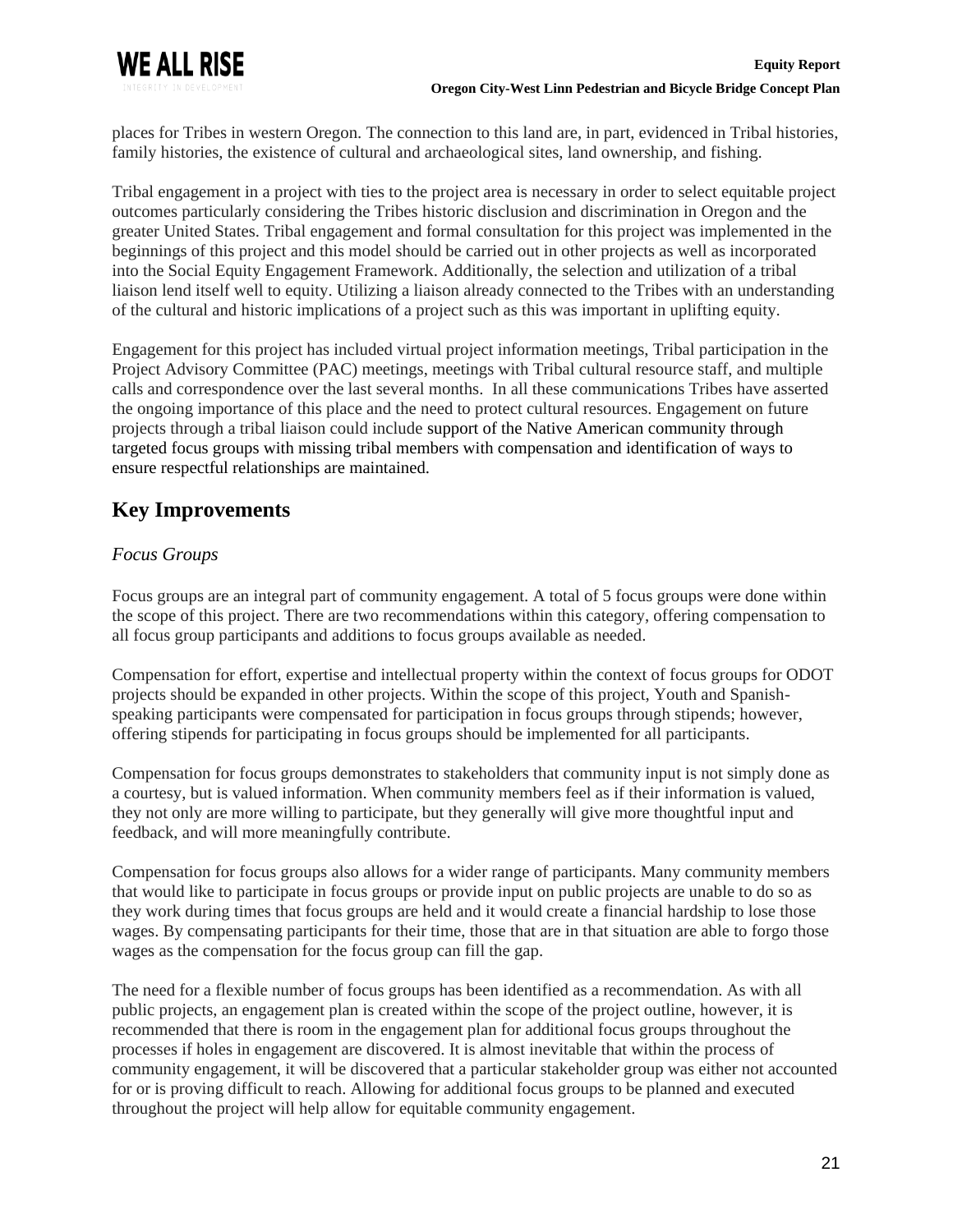

# <span id="page-21-0"></span>**Highlighted Work**

### <span id="page-21-1"></span>*Environmental Linkage*

The National Environmental Policy Act (NEPA) assures adequate consideration is given to the environment prior to constructing public projects by requiring environmental review and documentation in a Categorical Exclusion, Environmental Assessment (EA) or Environmental Impact Statement (EIS).

In order to prioritize equity in a transportation project, environmental impact must also be prioritized as environmental justice and equity are fundamentally linked. It is important to note that the effects of climate change and other environmental negative effects often disproportionately affect communities of color and low income communities. By streamlining and integrating environmental impact into project planning, elements of equity are also being uplifted.

The integration of a Planning and Environmental Linkages (PEL) process in this and future projects would promote a more equitable planning process by linking the planning process to the NEPA process. Taxpayers save money when the two processes are linked as it becomes possible to move seamlessly into the development of an EA or EIS without having to revisit/redo previous efforts.

#### <span id="page-21-2"></span>*Materials and Notification*

There were a variety of methods for distribution of project materials including the website, postcards, print and digital ads, stakeholder emails and partner agency notification. By distributing materials in a variety of ways, the project team provided equitable notification as barriers to notification were mitigated.

# <span id="page-21-3"></span>**Future Applications**

## <span id="page-21-4"></span>*Stakeholder Mapping and Course Correcting*

The demographic and stakeholder mapping activity and course correcting process should be applied to projects moving forward. Working with Project Management Teams (PMTs) to identify strategies to uplift and support underrepresented stakeholders will ensure that all stakeholders benefit from facility updates or developments. The stakeholder mapping process empowers both equity consultants and PMTs to identify ways to work with stakeholders at an early stage. Targeted focus groups, messaging, notifications, and interviews are some of the ways the PMT uplifted these stakeholders indenitfited in the mapping process for the Oregon City-West Linn Pedestrian and Bicycle Bridge Concept Plan. This process helped mitigate the barriers to enter for diverse stakeholders.

Stakeholders identified by the stakeholder mapping activity continued to be contacted as part of the outreach process and involved throughout. Course correcting will allow projects to mitigate potential impacts on demand. The course correcting process allowed for increased notifications, increased targeted focused groups, incentives for underserved community members to participate in the process, and overall embedded equity into public facing meetings and project material. This process will ensure projects will continue to maximize the benefits for each stakeholder group while equitably distributing the burdens.